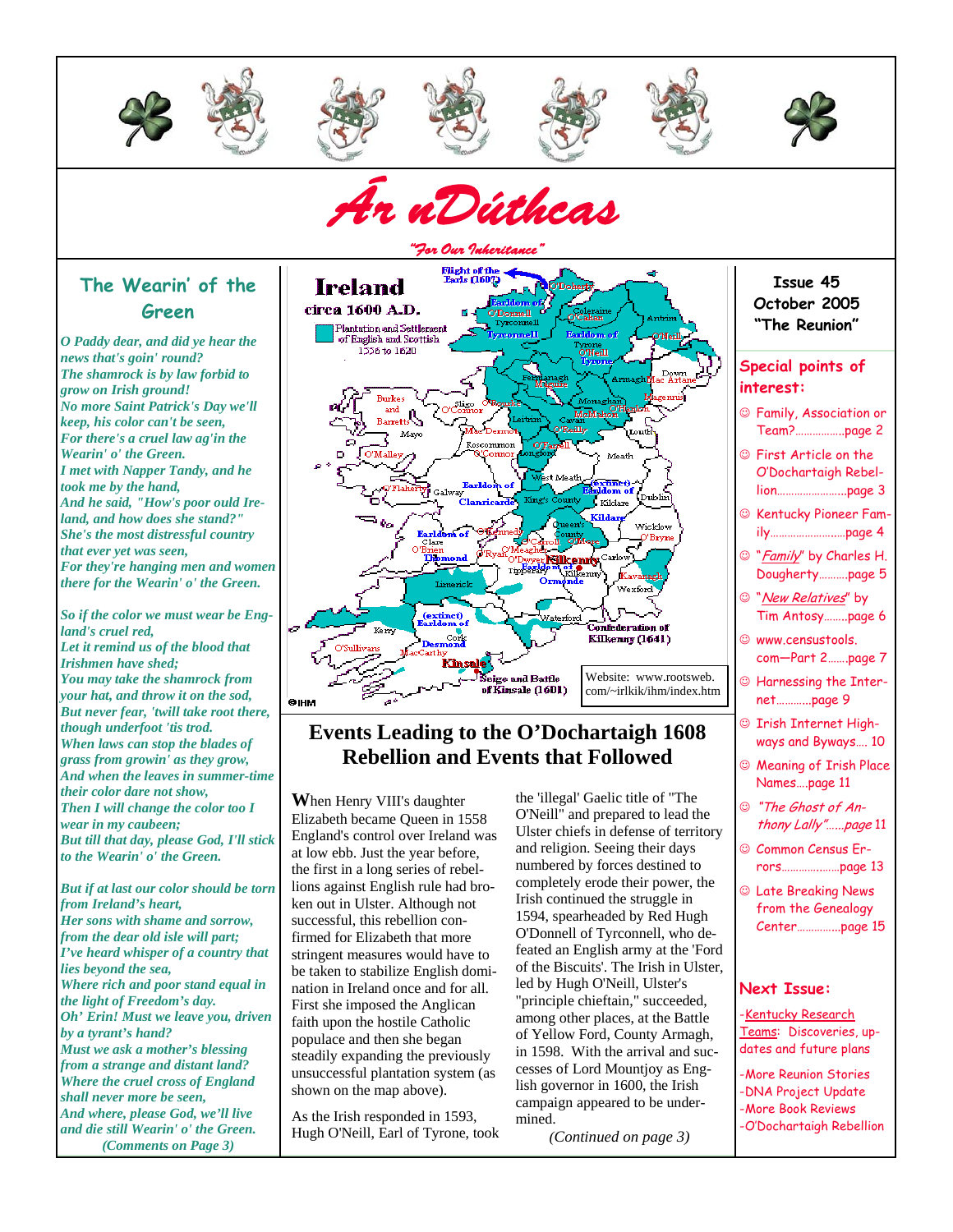We are first of all a family. There is no de-

# **Family? Association? Team?**

nying this. Being scattered all over the world these last 400 years has not helped us, though. We have lost much of our family history, some of which went to the grave without being written. We have lost our family resemblance. We live far from each other. We have different cultures and speak different languages. We no longer hold the security of each other paramount, or the one-for-all-and-all-for-one commitment that was evident in our forefathers as they defended their lands and families from enemies who threatened their very existence. **"***For our heritage***" they would cry and fight and prevail. "***For the future of our clan***." "***For our descendents and their prosperity and safety***."** This still should be our cry. Even though some have lost that, many of us have not.

Some of us feel that this kinship is very important. In an age where our modern society has cast off the family as something archaic we are bringing it back. The desire for kinship and friendship is still alive within us. It may be quiet, but it's not dead. We may not know what to do about it, but it won't let us alone. We may not know where it will lead us, but we know we must start the journey.

Even though we are scattered and have lost contact and dependency, we are never the less a family. And although not everyone in our family has joined our association, we are still family, a family with a lot of work to do. Just holding a family together is hard enough, and bringing one back together is really going to take some work and commitment.

How are we going to be able to accomplish it? We need to get organized. Not only are we a family, but we have decided to be more. This group is an association. We are taking the initiative. We are forming goals and agendas to guide our work, bridge our differences, discover our identity and rebuild our unity.

This association is not our family, but it is

providing the spark and fuel that our family needs to find itself. That's how we have been able to accomplish this. It began with those

**In an age where our modern society has cast off the family as something archaic we are bringing it back.**

who had researched their family genealogy over the last 10, 15 and 20+ years. They learned to love (and be proud of) this family enough to share their research with others of us, which was all the spark we needed. Some of us have continued their work, some have spun off in other directions with it and some recent mem-

bers have filled in many blanks. In reality, all of us have learned from this association, been inspired by it and became team-oriented by it. What was once 20-30 hard working individuals will soon be 20-30 teams!

The founders of our organization had a vision that we now hold ourselves. We don't know how we got it (or it got us) but we've got it. As such, we found that this organization which was handed us to be supportive, beneficial and valuable. Furthermore, we have become members and leaders of this association because this is the vision we hold and this is the work that we pledge to do and these are the people we wish to team up with to get the work done. We want to collaborate. Throughout history the Irish have formed leagues, associations, political parties, benefits, social clubs, work clubs, labor unions, religious and charitable societies and more. We will use this same techniques and follow their example for the purpose of regaining what many of them thought would never be lost, their family connection, legacy and identity.

More than just a family by name or blood, and more than just a people with common goals, we are a team preparing for future challenges. We are a team who has learned to trouble

on the work, share the rewards equally, as well as encourage and support one another as teammates.

I believe the work and challenges ahead of us can better be dealt with by teams within the greater team. I further believe that our association has become acquainted enough and mature enough to begin forming these smaller work teams. Some teams already are being formed in a very natural and passive process. Rather than anyone pushing their development, one-by-one our members are beginning to work on things of concern to them or of interest to them. Progress begins to be seen, which attracts others, who in turn attract or interest others to join and next thing you know we have a small, dedicated team collaborating their knowledge and skills. My job has become one of observing from these individual activities which members are heading the same direction and then getting them together.

People who are following their vision and the association's vision began to show up on our organizational chart like raindrops. One person began in this area, someone else in another area until, like raindrops, as more people joined they began to hit the same area and form bigger and bigger spots.

Consider your place in our association. What work are you most interested in? What work do you think should be getting done? In what areas do you think we are most vulnerable? What area are we most lacking or most urgently need? What long-range project would you like to help us get started? Personal accountability will give you the answer to these questions and persuade you to get involved in one capacity or another. And if you do, then I will be there to support you, assist you and bring you all the help you need.

Cameron Dougherty Executive Committee Member

### **From The O'Dochartaigh Research Center in Buncrana**

### **Hello Clann,**

The **O'Doherty documentary DVD Roots of a Man** went over in good style at the Clann Reunion. Many copies were left behind by the two producers for us to distribute. We are willing to cover the packaging and postage for you and to mail them at the same price that they were offered during the Reunion. The asking price is still \$30 (USA). Your payment can be sent to: O'Dochartaigh Clann

 Shore Front, Buncrana Co. Donegal, Ireland

Please make your checks payable to "O'Dochartaigh Clann Association"

Thank you, Patrick Dougherty, Clann Researcher odochartaigh@iol.ie



#### shoot, financially sacrifice, share the hardships, carry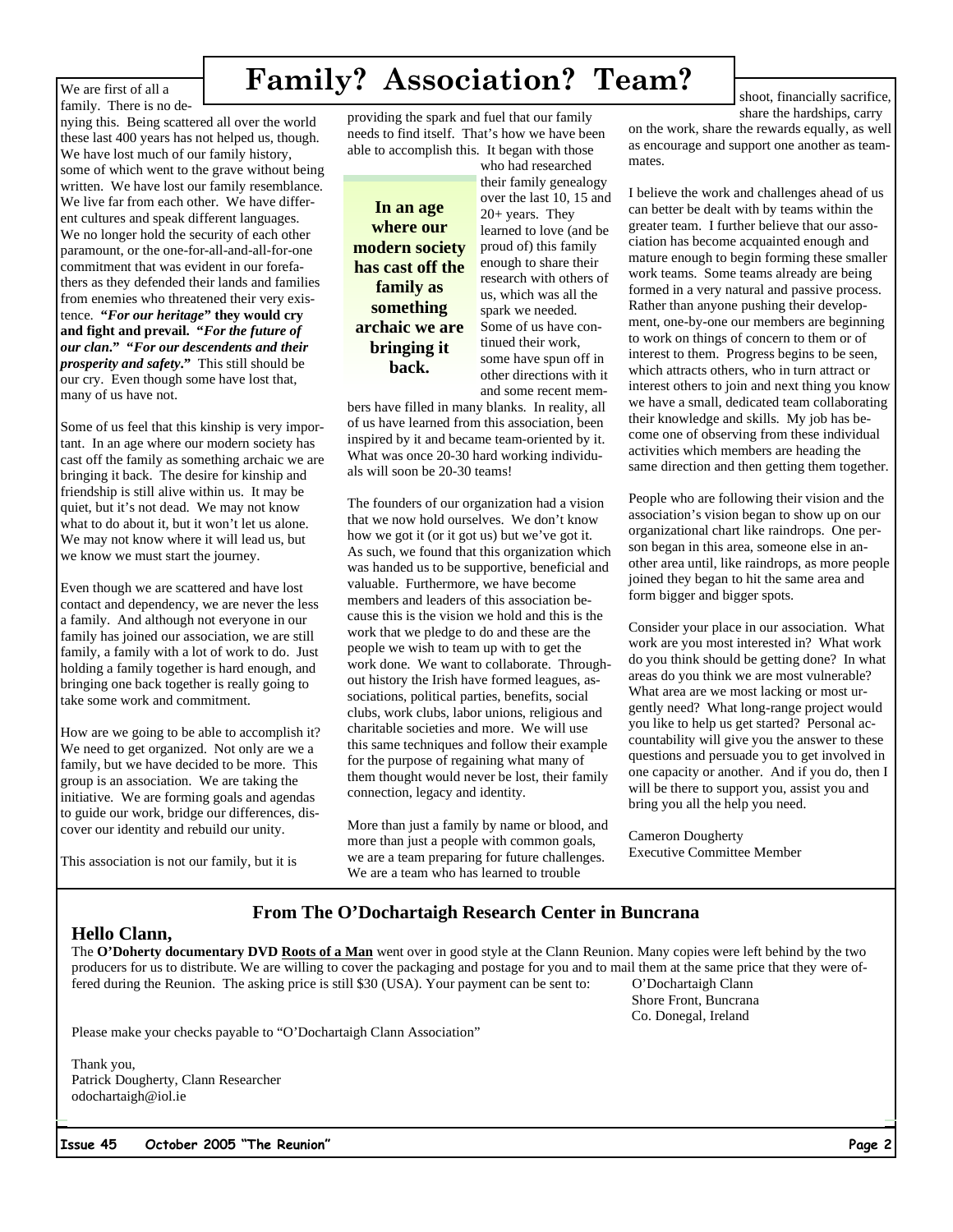### **The Wearing of the Green (From page 1)**

This song is a political satire, for there was no actual law against wearing green in Ireland or England. Irish humor could foresee that if British oppression did not stop, then everything Irish would eventually disappear. It was a wakeup call and became a rallying cry to preserve those things most "Irish," as the writer John (Leo) Casey had intended it to be. (The last Gaelic Chieftain, Cahir O'Dogherty, also saw this back in his day in 1608.)

There are two other variations with this same title and tune. They may have been written by the same author to update his message and

wisely kept reusing the popular tune.

Having written the song at the age of 15 Leo had two volumes of verse published before his untimely death at the age of 24 on St. Patrick's Day 1870.

Casey's early ballads proved popular with the Fenian sympathizers at fairs and meetings. His most famous composition "The Rising of the Moon" commemorates the heroic failure of the 1798 Rebellion.

He quickly became a very popular speaker and writer in England, Ireland and America. Imprisoned without trial for 8 months with brutal treatment and malnourished, he died two years later. A public inquiry blamed his death on

the "debility or disease engendered in prison."

Leo was released on the condition that he would leave Ireland. He never did. He continued to write songs and poems and traveled the entire country under disguise until his sickness finally took its toll.

An estimated 50,000 people participated in his funeral procession and over 100,000 more lined the streets of Dublin having walked many miles. So much packed into a short life.

**James Napper Tandy** founded the Society of United Irishmen in association with Wolfe Tone in 1791 and fled to France to avoid arrest. He returned for the 1798 Irish Uprising and died in 1803..

### **General Events Leading up to the O'Doherty Rebellion of 1608 and Events that Followed**

#### *(Continued from Page 1)*

In 1601, a Spanish fleet backed by King Philip III arrived at Kinsale with 3,800 troops to assist the Irish. This was too small a force, plus they landed hundreds of miles off course. The Spanish leader did not listen to the Irish and followed his own plan which ultimately gave the rebellion a crushing blow at the Battle of Kinsale during December 1601, ending in an English victory.

O'Neill later signed a peace treaty at Mellifont in March 1603, retaining his lands and earldom. Thus ended the Nine Year's War in Ireland, which lasted from 1594 to 1603.

When James I succeeded Queen Elizabeth in 1603, he resumed the plantation of English and Scottish settlers with a vengeance, especially in the part of Ireland which had been the center of the uprising: Ulster. Threatened by all the newcomers, O'Neill and about one hundred of the most important people in Ulster fled the country from Rathmullan, County Donegal in 1607 to seek European help. This 'flight of the earls' is generally agreed by historians to be the real end of the Gaelic civilization as a political entity in Ireland. Following this event dramatic changes were in store for the Irish.

It was at this time the O'Dochartaighs were feeling more threatened and often mistreated, assaulted, betrayed and abused by the British. The invaders wanted Inishowen. They already had taken most of Ireland, and recently taken both Scotland and Wales. (Future issues of our newsletter will report the details of the O'Doherty Rebellion of 1608.)

In 1610, the settlement in County Coleraine (Derry) by a group of London livery companies caused the name of the county to be changed to Londonderry. In 1622 little more than 13,000 Protestants lived in Ulster, yet by 1641 their population was over 100,000. Within 30 years of the arrival of James' first settlers, only slightly more than 10 per cent of Ulster still belonged to the Catholic native Irish.

In a generation the social structure of Ulster had been re-engineered in a fashion that would have painful consequences for both the newly installed, privileged Protestant majority and the disenfranchised, soon-tobe impoverished Catholic minority.

During the Plantation most of the Irish remained on their lands because the planters needed their labor, but they remained as tenants rather than owners of their own land. By 1641, the Irish revolted again, establishing a national parliament in Kilkenny, which stood not only for independence but for full liberty of religion and conscience. When Oliver Cromwell landed with his zealously Protestant troops at Dublin on August 15, 1649, the fate of the Catholic

### **Meaning of O'Dochartaigh**

"Walker in his (*ancient book)* "Irish Bards," tells us that the bardic colleges were built in the midst of vast groves. One of these colleges was in Inishowen and that the whole face of the peninsula was then covered with trees.

Mr. Sampson tells us this district was called "Daircoillragh, that is, the Country of the Oaks." The ancient chieftains of the western bank, including the peninsula of Inishowen, were called "Hy-daher-teagh, that is, Chiefs of the Habitations of the Oaks;" this name is now spelled and pronounced **O'Doherty**."

Irish was sealed. This national revolt of the Irish people was brutally crushed by Oliver Cromwell in 1649-1650, its people murdered by the tens of thousands, the Catholic religion outlawed, and the rights of its native people reduced to little more than livestock.

By 1653 the English had completely subjugated the entire island, by the combination of massacres, pestilence and starvation which was estimated to have killed half of the Irish people; while untold thousands of others were shipped off into slavery in the American colonies and the West Indies. Those who had the means to leave began to flee to the European Continent, reminiscent of the flight of the earls earlier in the century.

Worse followed when the English Parliament declared that after May 1, 1654, under penalty of death, no Irish could live east of the River Shannon and only those who could prove they had not been rebels could own land west of the Shannon. All the land east of the Shannon was divided among Protestant settlers. In 1641 when The Rising began, nearly eighty percent of the land in Ireland belonged to Catholics. By the year 1665 only twenty percent remained in Catholic hands. By 1703, less than 5 per cent of the land of Ulster was still in the hands of the Catholic Irish.

http://www.rootsweb.com/~irlkik/ihm/index.htm

### **Sources**

Sampson Survey, chap V., sec. 27

"Inishowen, Its History, Traditions and Antiquities" by Maghtochair (Michael Harkin), pp. 226, Three Candles Printers Ltd., Dublin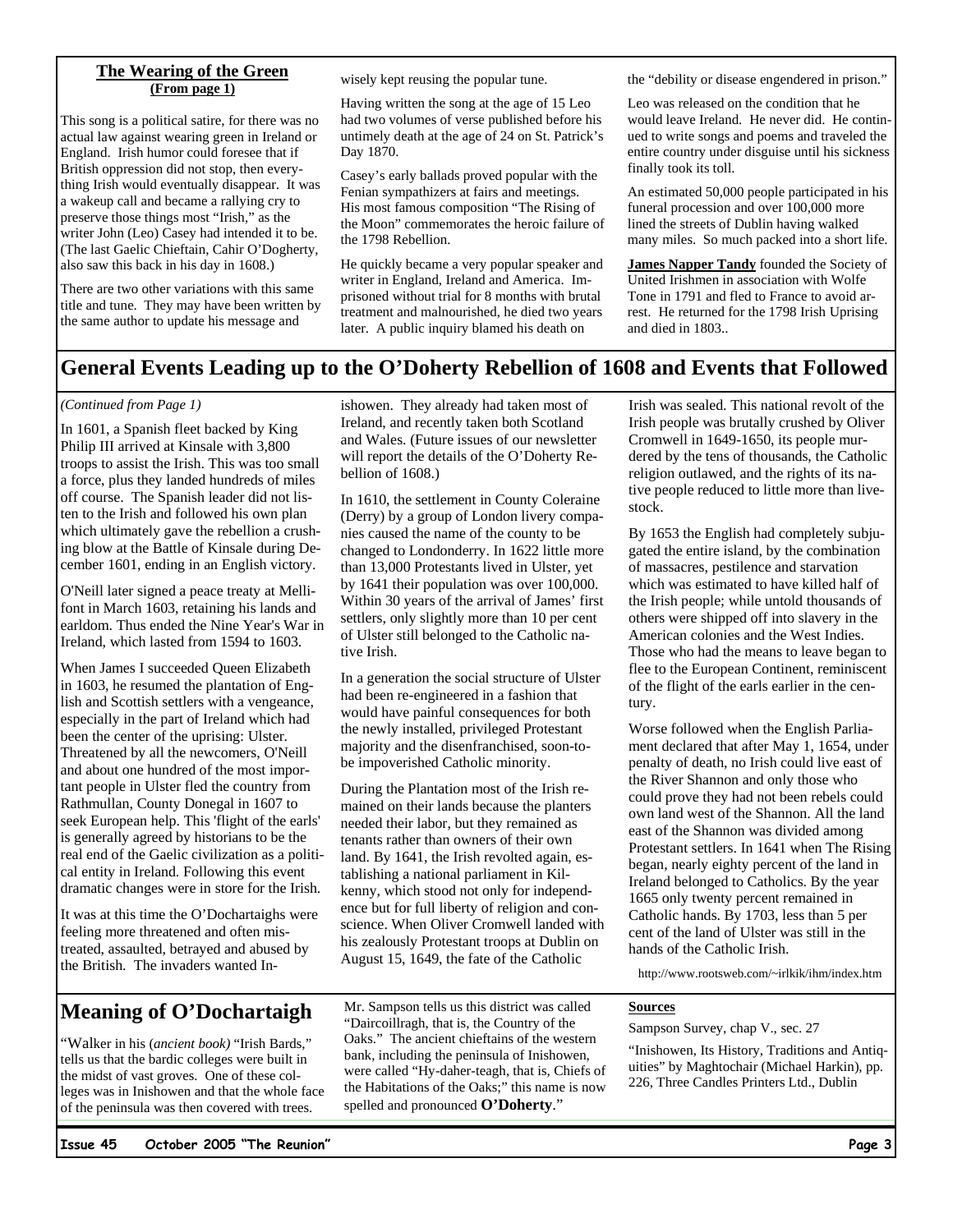# **Daugherty**

Laggan Valley ("The Laggan"), Co. Donegal, Republic of Ireland, lies just south end of the Inishowen Peninsula between the River Foyle from Derry (Londonderry) on the east to Letterkenny on the River Swilley on the west, southeast through Raphoe to Lifford on the Republic side of the Foyle (across the river from Strabane). It comprises the ancient Tyrconnell, kingdom of the Clan O'Dochartaigh. This immigrant ancestor Michael (Mor)\* Daugherty was born in The Laggan; his wife Catherine Rodgers was born in Manorcunningham in The Laggan; their three sons William (the blacksmith), Michael (Oge), and Charles were born in Muff, Inishowen; Lifford; and Raphoe. Michael (Mor)'s grandfather Liam (William) (Mor) was



*Headstone of William Dougherty (born 1779 Kentucky, died 1852 Indiana, married Elizabeth Tanner) son of Capt. John Dougherty of the Michael "Mor" Dougherty family line Family Group #529 (See www. tribal.com—User ID: FG529. Visitor's Password: cousin)* 

*Courtesy of Doris Johnston http://freepages.genealogy.rootsweb.com/ ~madgenealogist/DaughertyMichaelMsonMichael.html* 

# Reunion 2005

Positive and encouraging reports were coming in from all over Inishowen even before the reunion had finished. Pat Dougherty, now living in Buncrana and operating the O'Dochartaigh Clann Association Genealogy Research Center, would like to relay to all of those who attended this year's Grand Reunion the responses he has heard from the community.

"We've finally had a tourist summer and how nice that it was given to us by the O'Dochartaigh Clan."

"It's so nice to see our venues filled with happy people."

"Let's invite them more often."

"My cousins have come home after 140 years."

"What a blessing for our economy."

"Their faces look so familiar."

"They do pick good looking spouses."

Our clan has proven once again that even though we may be multinational and from different religious beliefs, we our proud of our name, our past and our land of origin: Donegal, Ireland.

Pat says that the "repercussions of what happened this last July will echo off the mountains, buildings and the cool waters of the two loughs that surround Inishowen for many years to come."

### The O'Dochartaigh Clan has come home! Let's do it again in 2008 and end 400 years of Roaming (1608−2008)

### **Kentucky Pioneer** Family of Michael (Mor) **Family of Michael (Mor)**

born on the Isle of Barth, Burt (a little south of Burnfoot-Bridgend on the British road map below, just below where the road turns off to the Inishowen).

He died at Raphoe in The Laggan. His son Liam (Oge) was born in The Laggan.

Liam (Oge)'s son Michael (Mor) and his family immigrated to America in 1727, probably with the large Caldwell settlement to New Castle, DE. Joseph Caldwell was the Daughertys' Presbyterian landlord who immigrated because of the English crown's persecution of non-Anglicans, both Protestant and Catholic. With his brothers and brothers-in-law (including a Dougherty), and others they sailed from the port of Londonderry. After landing in Delaware, the group

moved through Pennsylvania and south to Virginia, where many of them formed a Caldwell settlement near Charlotte. Another of the families was Patton, which we see in frequent contact with the Daughertys, Magills, and Pattersons in Augusta Co., VA.

By 1735 Michael (Mor) Dochartaigh/Doherty/Daugherty was a storekeeper in Newlondon Derry, Chester Co., PA. About 25 Jan 1737/8 he and his wife and sons moved with the colony southwest to Augusta Co., VA, settling on Borden's Great Grant in what later became Rockbridge Co.

He began military service in 1742 at Augusta Co., VA, was in Capt. John Buchanan's militia company, listed as O'Doeherty. He was appointed constable in 1747 at Augusta Co., VA. Three of the Dougherty boys were on militia list in 1756 at Augusta Co., VA. He died in 1761 at Augusta Co.

William Daugherty (called "Sam" by the Cherokee) was one of the first Indian agents for the colony of Virginia; he married Elizabeth Bunch, a Cherokee. Michael (Oge) Daugherty married Mary Clark.

Charles Daugherty married Rebecca Cunningham whose family came from Ireland with the same colony. Charles, was killed 17 Jul 1763 by Cornstalk's Shawnee raiding party on Kerr Creek; his family was spared by being at church. William's wife Elizabeth was a heroine, riding up the valley to warn other settlers. After those attacks, William and Elizabeth moved further south.

William and Michael (Oge) died in Montgomery Co., VA. Many of the children and grandchildren of Michael (Mor) Daugherty were pioneer settlers in Lincoln **Co., KY, starting in 1775.** 

(From: http://freepages. genealogy.rootsweb.com/ ~madgenealogist/ DaughertyIreland.html)

(Read more information on this prominent early American family and our Kentucky Research Team in our next newsletter.)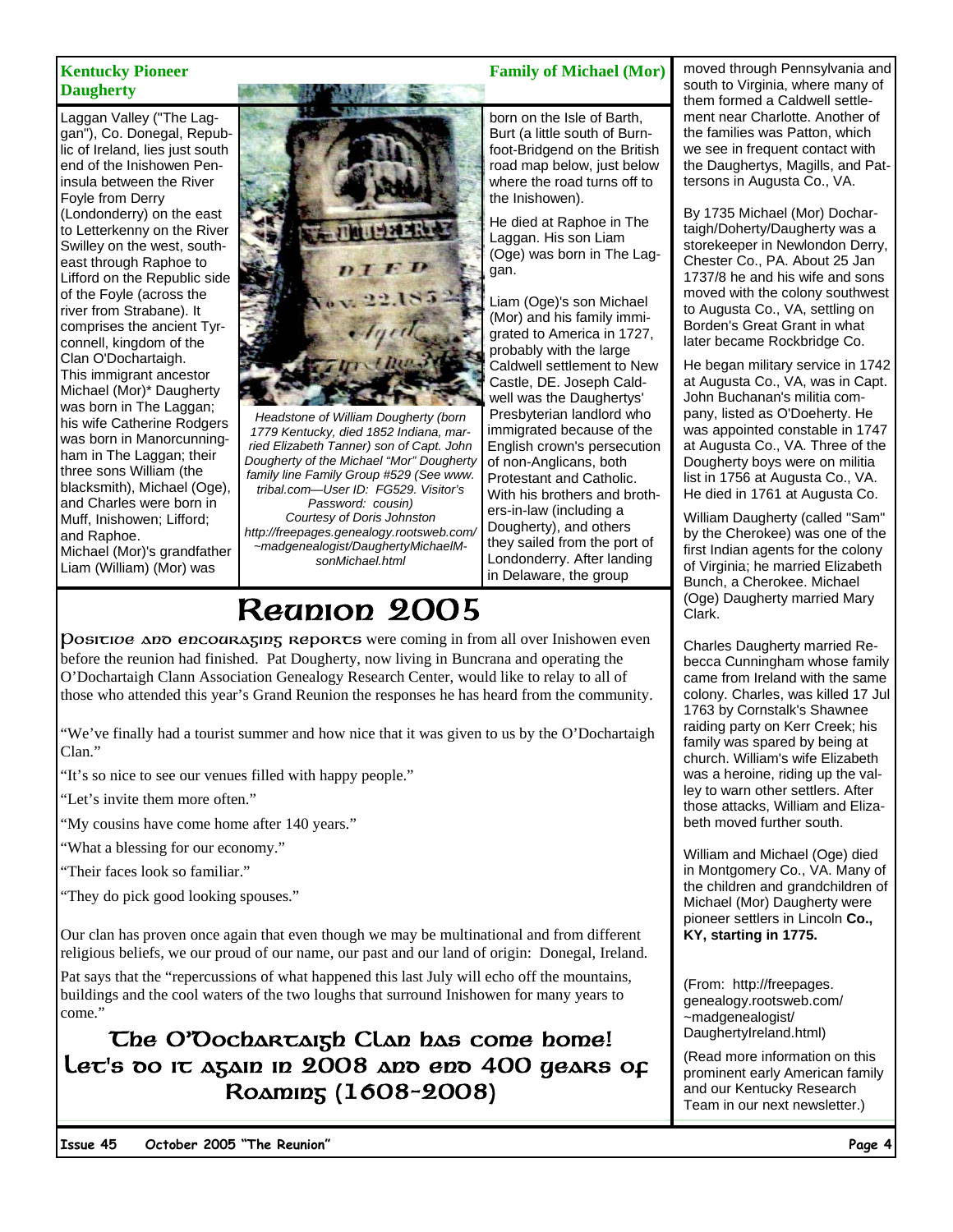## **"FAMILY"**

*by Charles (Cahir) H. Daugherty Jr.* 

"The Luck of the Irish" has a new meaning. As a man lucky enough to learn about the O'Dochartaigh Association a few years ago, and blessed enough to be able to attend this year's clan reunion in Ireland with my family, I feel richer than anyone should expect. The Inishowen area of Ireland, home to our O'Dochartaigh ancestors is breathtakingly beautiful. The family history is so strong that you feel its omnipresence everywhere you go. Somehow, the connection to centuries past is awakened in one's soul. Pleasant visions about the people and the places we visited continue to stay with me.

Paddy "Bogside" Doherty, Patrick Dougherty and Seoirse (George) O'Dochartaigh caught sight of the "Charles" on my nametag and eagerly conveyed the story about my name. It seems that "Charles" was Cahir in Gaelic - the name of the last great O'Dochartaigh Irish Inishowen leader. The Cahir story is vividly told in Jeffery and Matthew Campagna's movie, Roots of a Man. Everyone getting this newsletter should own this movie and can read about it at *www.rootsofaman.com* (see page 2).

The name "Charles" was inherited from my father, Charles Hoyl Daugherty Sr. Dad met mother, Clara, in Washington D.C. Clara was working for the US Department of Interior. She was a 1938 graduate of a Centralia, Illinois Business College and a very long way away from her Illinois family farm. Charles Sr. was a handsome boy, second youngest of 10, from a poor hill family living in Petros, Tennessee. Charles had joined the Army and was happy caring for the parade horses at Fort Meyer, Virginia. Charles Sr. and Clara married in 1939 and Charles Hoyl Daugherty Jr. (yours truly) was born in 1940.

As with many families during the WWII years, the able-bodied men defended America's freedom and way of life. Charles Sr. went to the Pacific with the Army Air Corps as a radio operator and waist gunner in a B-24 bomber. After surviving a bomber crash and drifting in a life raft for days in the Pacific Ocean, he was discharged in 1944. He was a changed man from the one that Clara had sent off to war. Separation, then divorce, found Clara and Charles Jr. back in Clara's hometown - Nashville, Illinois.

There was little contact between Charles 'the father' and Charles 'the son' after that. I visited my Daugherty grandparents, Edward P. Daugherty and Ellen West Daugherty only once when I was 5 years old. My father and I did come together at my father's home in 1958 while I was in the US Air Force and stationed at the Navel Academy Prep School, Bainbridge, Maryland. It was then that I learned for the first time that my father had eight more children. They were all happy to finally meet their long-missing older brother, and their mother, Ester Hall, was very kind to me, too.

Shortly after that meeting, Ester and Dad divorced. Ester and the eight children disappeared from my life. No one in the family knew where they had gone or what had happened to them. In 1988, I learned that Dad had died in Martinsburg, West Virginia a full year earlier. My Aunt Lizzie Daugherty had lost Clara's address and had not been able to contact anyone in that family to tell them of Dad's death. Lizzie was never able to locate Dad's eight other children.

My siblings were lost to me except for the few photos taken during our visit in 1958. A few years ago, when I started researching my Daugherty name and ancestry, I discovered a box of my deceased mother's mementoes. Among the photos, news clippings, and browning certificates were the photos of my brothers and sisters, some with names on them.

After unsuccessful internet searches, the following was posted on the Daugherty Family Genealogy Forum at Genealogy.com on August 14, 2003: "... some 50 years ago I lost contact with some half brothers and sisters that are the children of Charles Hoyl Daugherty, Sr. b. April 26, 1916 in Clifty, TN. My siblings, who were born in the Washington DC area, would be 50 to 60 years old now. Some of the names are Dottie (D.A.), Wayne, Betty, Freeman, Paula Sue & Charles. Any help in locating them will be greatly appreciated. Thanks." This post was never forgotten but finding them was a diminishing hope.

Meanwhile, back in Ireland, we were sitting in Claudes', a quaint internet café on Shipquay Street just off the Diamond in Derry, on the fifth day of the O'Dochartaigh Clan Reunion. My wife Cherry, my daughter Amanda and my granddaughter Mindi had just finished a wonderful soup and sandwich lunch and we began checking everyone's email. There was one email displayed from an unrecognized sender. The subject said, *" Note from your long lost half sister (D.A.)."* My heart pounded as the cursor arrow pointed to the "open mail" button. A thousand years of Irish history flashed before my eyes. Was this the pot of gold at the end of the rainbow? "Hey, everybody," I called. "Come and look at this. It is unbelievable!"

With my family's eager attention, I read the email to them,

*"Charles, I ran across an old posting you did in 2003 regarding your search for your half brothers and sisters. I am the youngest of the eight children born to your father Charles (Chuck) and my mother Esther (Sue). I have some photos of you taken in 1957 in your service uniform with my mother. I have often thought about you and wondered how you were. I pray my message reaches you.* 

*Dorothy Ann Daugherty (otherwise known as Dottie or D.A.)"* 

Obviously, both our prayers were answered. That moment will be remembered fondly.

A few days earlier, Patrick Dougherty of the Inishowen Genealogy Center in Buncranna had found some important ancestral leads from my family tree that bridged the gap from Anderson County Tennessee back to Ireland. He believes that my line goes back to Michael (Mor) Dougherty (see page 4) born 1690, from Raphoe, Ireland. As you may expect, good fortune was smiling down upon this boy from Southern Illinois. Two important and lingering holes in the quest for my heritage had been closed. How lucky is that?

As soon as we returned home, contact was made with my sister D.A. She informed me that six of the eight children were living in the Washington DC area. The two oldest had died earlier, one of cancer, the other of a gunshot. Three girls and three boys remained. I have talked to some of them on the phone and we have emailed often. My wife, our youngest daughter Karen, and I plan to visit them all in October. There are so many lingering and lifetime questions that come to mind that I have wanted to ask – but one question has now been answered, "What is more important than a pot of gold?"

**"FAMILY"**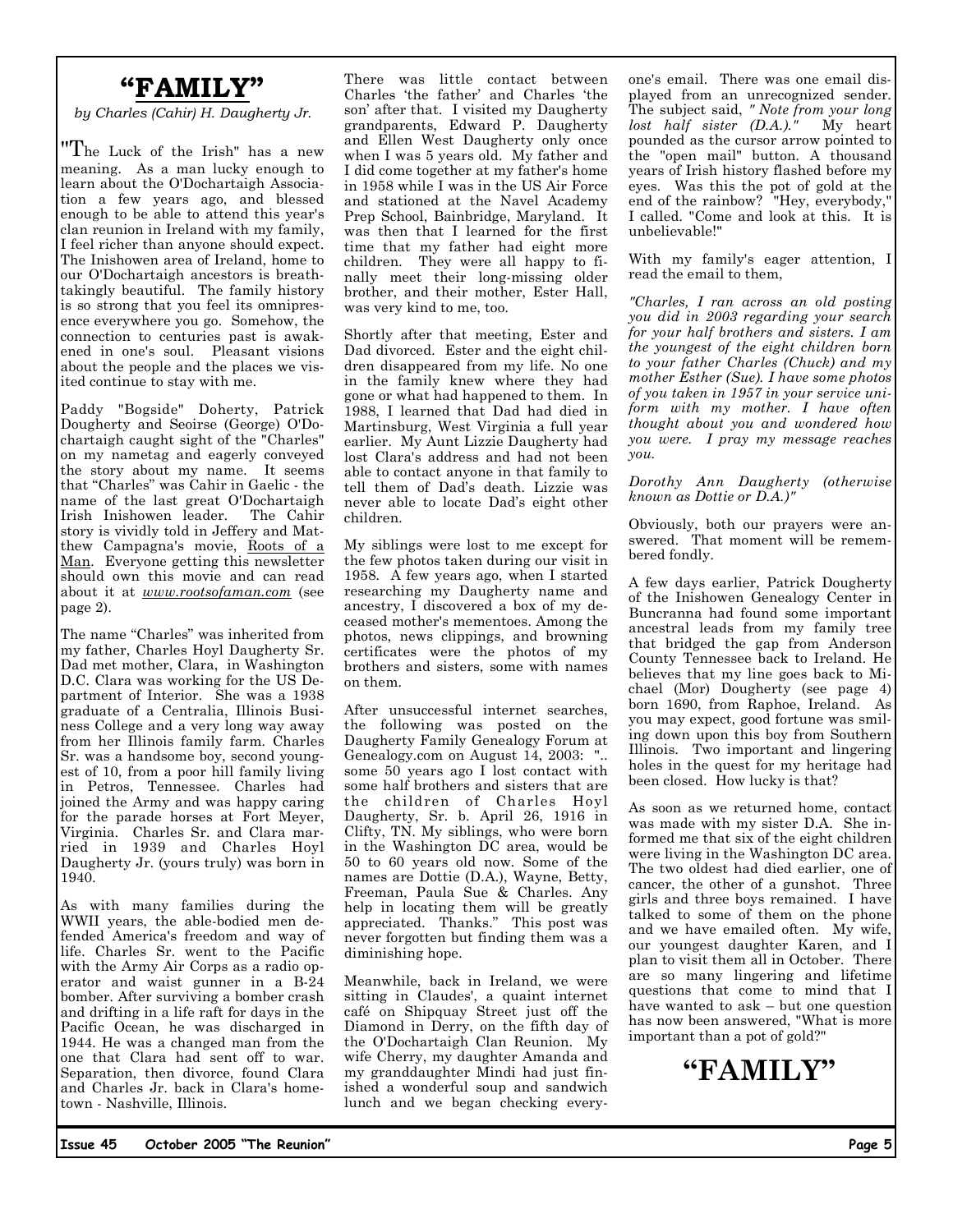### **New Relatives: A Great Reunion Experience**

*"Hi Cameron. We had a wonderful time in Ireland. Both Deb and I can't wait for 2008, especially now that I have relatives I will be visiting when we go back. You probably won't believe our story, but it really happened. What a wonderful experience! I still get chills up and down my spine every time I relive it. Tim Antosy* 

I am writing the amazing events of July 6 and July 7, 2005, so you all can share in the feelings we had on those two days. If you are looking for your Irish relatives or ancestors, never give up hope. It can happen for you as it happened for me. I had researched my family in the United States for about three years. If you read the latest Doherty newsletter, there is a story by me in the newsletter about my research and the success I was having, but never, never did I think that what I am about to tell you would actually happen. When Deb and I decided to come to the Doherty reunion, it was to enjoy Ireland and to enjoy the reunion, and by chance, to meet my relatives. Obviously, that last part was almost an afterthought.

I had learned through my aunt and my own research that our great-grandparents were Michael Dougherty and Ellen Kirk and that our great-great grandparents were John Doherty and Elizabeth Wynne. Since that time I had learned much more about our family and had pinpointed (within 10 miles) where John Doherty and Elizabeth Wynne had lived in Ireland. I had learned that Michael Dougherty had come to the United States in April of 1870, that he had come here with his cousin Michael McLoughlin, and that they had left Ireland from a place called Moville on the Inishowen Peninsula – the place where we would be visiting for the reunion!! We left for Ireland on June 28th and spent time at the Doherty reunion from July 1 until July 6, visiting the Inishowen Peninsula in the Northwest part of Ireland.

About two months before going to Ireland, I had sent to the Leitrim genealogy service a request to look up what they could about John Doherty and Elizabeth Wynne. I had two reasons: First, to see how close I had gotten to finding them, and second, to have that information when we got to the reunion. My hope was that there might be some information for us there. They found no information, but we still had a wonderful time at the O'Dochartaigh Clann Reunion.

On our second day in Ireland (before the reunion), we arrived at the genealogy center in County Leitrim to pick up the report. At that time, and for the first time, much of what we thought we knew was verified. Yes, John Doherty and Elizabeth Wynne did live in Leitrim; they were still alive in 1901 and they had a daughter Anne. John was 84 and Elizabeth was 80 in 1901. My aunt had been told by the other relatives who lived in Pawtucket that one child had stayed back in Ireland when all the rest left. We would find out later that it was not exactly the way it happened but, nevertheless there was a child listed as living with them and her name was Anne. We knew we would be coming back to Leitrim after the Doherty reunion because we had already planned to do some searching in Letirim - no matter what results the genealogical center found.

We arrived back in Ballinimore, Leitrim on Wednesday July 6 and went directly to the genealogical office. We knew from our first trip to Ballinimore that John and Elizabeth Doherty did exist and that Anne was their child, and that Anne had been married in 1905 to Peter Guckian, but in my mind I still wasn't sure. We knew they were in the Ballinaglera parish, but what and where was Ballinaglera? We were really going to need some help with this so, as soon as we got to Ballinimore, we went to the genealogy center and talked to Brid Sullivan who runs the center (and who had prepared the report for us). We asked her where Ballinaglera was. She told us we weren't too far from Ballinaglera about 10 miles north just above Drumshambo. So we went searching.

We knew that in Ireland there weren't that many churches in a parish, usually only one, and that if we could find Ballinaglera, we would probably find something. Of course, we were like babes in the woods, but luckily we did find Ballinaglera and, as we came into town, there was a church on our right up on a hill. We knew we had found it, we just knew. We went to the church and stood there. We were looking at the church where in 1845 John Doherty and Elizabeth Wynne had been married, but nobody was around. We couldn't go in, so the next best thing for us to do, obviously, was to start going through the cemetery hoping that we would find something, but the cemetery was too new. There were grave markers there that were from the 60's, 70's up to present day. They were too new, but all the names that I had associated with Michael Dougherty were there Wynne, Reynolds, O'Rourke, McGovern and, of course, McLoughlin.

We knew that there had to be another cemetery someplace - but where? To have success in these ventures you need luck,

lots of it, and it was with us that day. Nobody else was in the area except for a young girl walking down the street with her cell phone in her ear. I asked her if there was another cemetery, and as had happened so many times in Ireland, she knew exactly where at least one other cemetery was, and she directed us to it. It was about three miles away! We had passed it on our way to the church and we found it easily. It was down a long one lane road near the Lough Allen. (Lough Allen is a huge lake, one of many such lakes in Ireland.)

The cemetery is the Fahy cemetery. We started looking in the cemetery and in about 10 minutes Deb yelled to me that she had found Anne's gravestone along with her husband, Peter Guckian. The best part is that, in the same grave area, there is another grave stone and the name is Mary Boyle and Danny Boyle, and the graves were well taken care of with flowers so we knew that there must be other relatives in the area. We were sure now. We assumed that Danny and Mary must have been some relatives, but we didn't know for sure.

We had found my great-aunt's gravesite and we knew there were other people around, but what should we do next? We still had no idea where anyone lived and the prospect of finding them didn't look very good at all, so now what? We decided to go back to the church and hoped to find someone there. Sure enough, when we got back there, there were two men standing at the church door. I got out of the car and asked them if they had ever heard of the Dohertys and they told me that they never did, at least not in Ballinaglera! (No Dohertys in Ballinaglera!! That was scary. Did we have the right people? Why weren't there any Dohertys?) I was shook up, but the men at the church told us to go visit a very old man who lived down the road a little bit. So, of course, we headed there.

This nice old gentleman must have been in his 90's. I had a hard time understanding him, but eventually I understood that there was another cemetery. However, that cemetery was on Inishmagrath Island and the island had been abandoned. The only way to get there was by boat. He told me that it had at one time been a burial ground for the Ballinaglera and Inishmagrath parishes. So here we are again stuck. I thanked him and went back to the car not knowing what to do next.

*(This great story will be continued in the next newsletter.)* 

*Pictures on: http://www.tmaenterprises. com/Ireland%202005/Ireland%202005% 20Second%20Page.htm*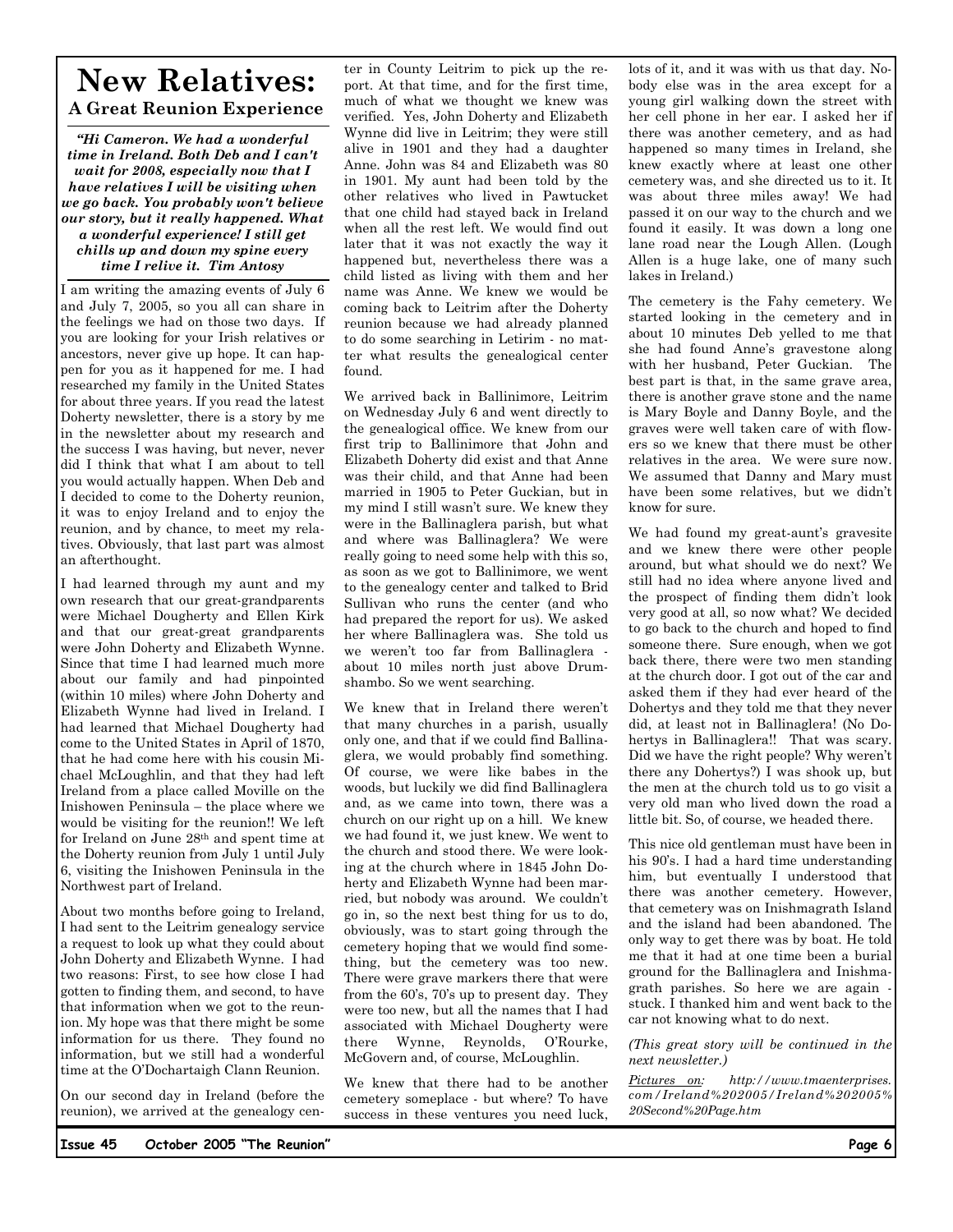# **From the "CensusTools" Dec. 2004 Newsletter** (Used by Permission)

*Written by Gary Minder of Poulsbo, WA as found on www.censustools.com* 

Please visit Gary's website Free -Genealogy Spreadsheets! Archive Census, Cemetery and Manifest Data Also read "How Census Tools Got Started."

**B**efore I review the various online genealogical sources, let me get on my soapbox for a bit. The Internet has revolutionized genealogical research. The flip side is that most people have a mindset that anything found on the Internet must be true. Go to any of the big genealogy sites and you'll find their version of online family trees. Most offer free searches with promises that a match can add generations to your family tree. Where did they get all this data? It came from fellow genealogists who have merely submitted their own databases for inclusion. These online family tree databases are NOT original source material and the submitters may well have gotten their information from other online submitters. In many cases, the logic becomes cyclical as more and more submitters upload data based on other uploads. Online family tree database matches often can provide clues and avenues for further research, but I for one would never import such data into my own database unless I knew and trusted the contributor or until I could review and verify original source documents.

So where to find original source material? →

### **PART 1: Free Sources (***see Newsletter #44***) PART 2: Subscription Services**

### **1. Ancestry.com http://www.ancestry.com**

If being the biggest online genealogy source equals being the best, the title goes to Ancestry.com. Around for years, Ancestry has amassed a huge records collection that a subscriber can access, view, save to disk and print. They used to allow free access to at least some of their records, but now almost everything requires a subscription. They package various collections and users can pick and choose which record types to subscribe to.

### **Census Images Online http://www.rootsweb.com/~usgenweb/cen\_img.htm**

Every available original census record from 1790-1930 and all years are indexed. Even if you had a local library with every federal census microfilm roll, it would take many, many times longer to complete your census research and you couldn't get an electronic image of the original documents. By researching online, not only can you complete your research over the entire 130 years history of the available census records in a fraction of the time, you can also download electronic copies of the originals for inclusion in a family history report.

To put this collection to the test, I looked up records from 1880, 1910 and 1930 to compare them to photocopies of microfilm from my past research. All online images were very crisp and clear, obviously digitally enhanced at extremely high resolution. They allowed for extreme zooming in without distortion. The backgrounds were bright white and the printing clear. They were all better than the originals on microfilm. Features are provided to save an image to your computer and even to e-mail a copy to a friend. A subscription for the Census Images Online collection runs \$35.95 per quarter or \$99.95 per year.

#### **U.S. Records Collection http://www.genealogy.com/iprsub.html?priority=5110319**

Ancestry claims over 750 million names in over 3200 databases including the SSDI, census indexes, military, birth, death and marriage records. Also includes biographies and historical journal. This subscription costs \$29.95 per quarter or \$79.95 per year.

### **U.S. Immigration Collection http://landing.ancestry.com/immigration/both.aspx**

22 million names from passenger ship records dating from the 1600s. In some cases you can view images of the original records. If your ancestors arrived in the U.S. via Ellis Island, be sure to check out the Ellis Island web site (see below) before paying Ancestry. This subscription costs \$39.95 per quarter or \$79.95 per year.

#### **U.K. and Ireland Collection http://landing.ancestry.com/uki/uki.aspx?html=uki\_offer**

The UK and Ireland Collection contains 200 million names from England, Ireland, Scotland and Wales. It includes the 1871, 1891, and 1901 England and Wales Census along with civil, ecclesiastical and immigration records. \$39.95 per quarter or \$99.95 per year.

### **Family and Local Histories Collection**

#### **http://www.ancestry.com/search/rectype/familylocalhistories/default.aspx**

I have found this to be a very helpful resource. It contains 20,000 titles along with journals, atlases, and military records - many from as early as the 1700s. The references are presented in images (rather than text) so you can't import them into a text editor. But you can save a highresolution copy of any of the images to your hard drive. \$79.95 per year.

### **Historical Newspapers**

#### **http://service.bfast.com/bfast/click?bfmid=5647408&siteid=37517775&bfpage=news\_main**

This contains over 400 different newspapers from the United States, the U.K. and Canada (dating from 1765 through 2002). As with the census image collection, it appears that Ancestry did quite a lot of digital enhancement of the original newspapers. \$29.95 per quarter or 49.95 per year.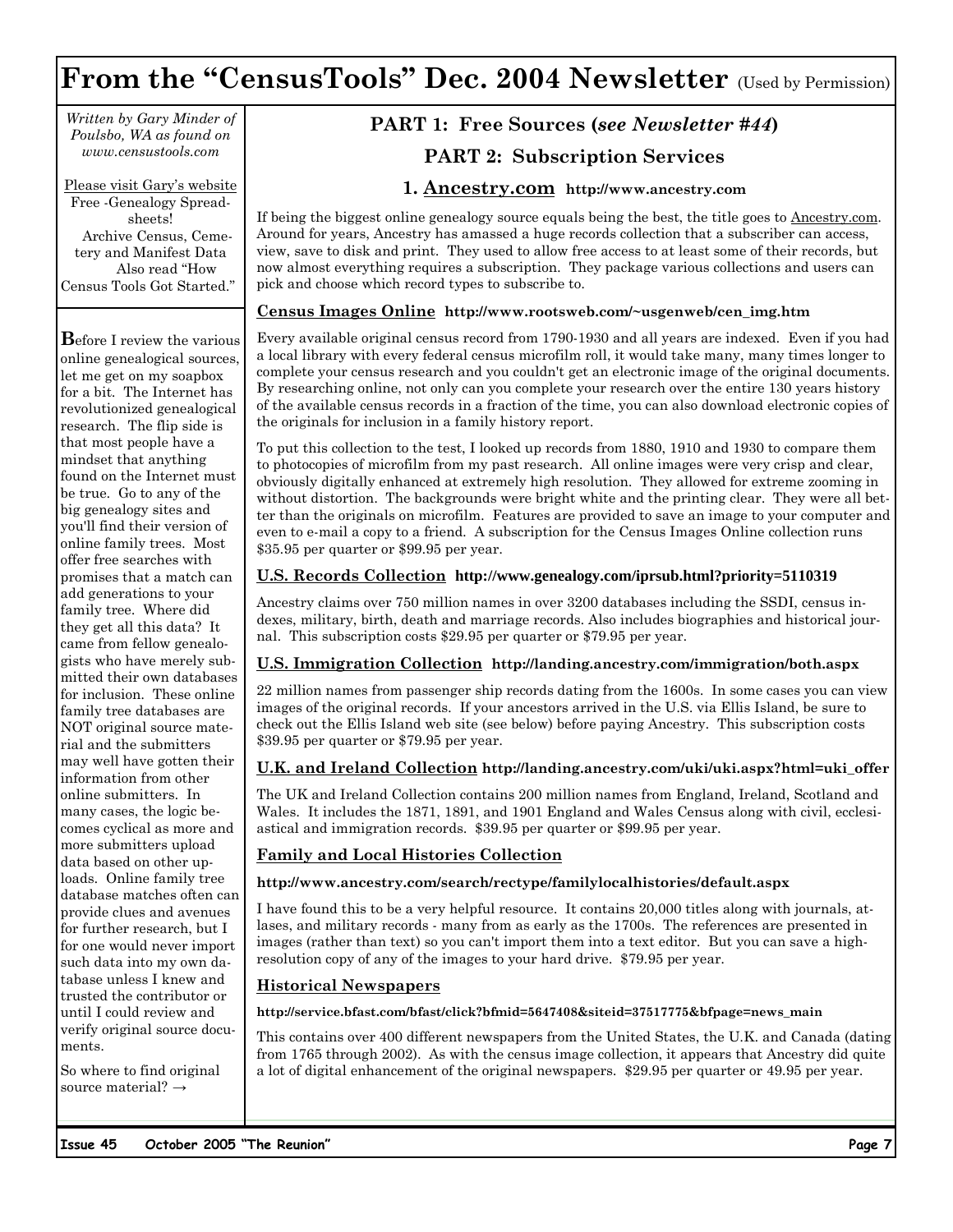### **One World Tree**

#### **http://service.bfast.com/bfast/click? bfmid=5647408&siteid=37517775&bfpage=o**

This is Ancestry's database of genealogies compiled from a variety of sources, including submitted genealogies from users. As I said at the start, "Buyer Beware," because this is NOT original source material. \$49.95 per year.

Ancestry also offers a Super Subscription for \$189.95 that includes the U.S. Records Collection, U.S. Census Images, U.K and Ireland Collection and the Historical Newspaper Collection. That would save you over \$140 per year over the cost of individual subscriptions.

Finally, Ancestry offers a two-week free trial for any of their subscriptions, including the Super Subscription. If you planned well enough, you could take great advantage of the time and download a tremendous amount of material. Ancestry of course hopes you'll either like the subscription enough to continue past the two weeks, or forget to cancel in time.

So is an Ancestry subscription worth the cost? I guess that ultimately depends on what value you place on the convenience of being able to see original source documents on demand in seconds rather than the old fashioned method of ordering materials via a local public library or a LDS branch. At least some of everything Ancestry offers is available free elsewhere...if you know where to look and have the time and patience to track it down. But there's nowhere else on the web to get such a huge variety and quantity of original source material.

### **2. Genealogy.com**

### **http://www.genealogy.com/index\_n.html**

Next in scope of available online resources is Genealogy.com. Like Ancestry, Genealogy.com offers several subscription options for access to their collections.

### **Census Images**

### **http://www.genealogy.com/uscensussub.html**

Genealogy.com used to offer the 1850 census at no cost. They have since compiled the entire 1790-1930 census, but only about half of it is indexed. Most notably, 1920 and 1930 are not indexed as of this writing.

To compare the quality of the genealogy.com census images, I looked at their versions of the 1880, 1910 and 1930 records I referenced above in the ancestry review. The 1880 image was clearly inferior. While readable, it did not appear to be an enhanced photograph of a microfilm image, whereas Ancestry's product appears to be a high quality photograph of the original paper documents. Oddly, when I clicked the link provided to download the image, my browser was directed to the heritagequestonline.com website whereupon my browser locked up waiting for the image to download. This happened on two different computers. The census image collection is available for \$99.95 billed annually.

### **International Passenger Records**

### **http://www.genealogy.com/iprsub.html**

IPR contains over 22 million names. This collection appears to be a compilation of the various Genealogy.com family archive CDs.

There are no actual images, but abstracts of the original documents. They offer a monthly subscription for \$14.99 or yearly at \$79.99.

### **Genealogy Library**

### **http://www.genealogy.com/glsub.html**

This collection features images from the 1850 U.S. census and over 300 million names from a variety of records from the 1600s to 1900s. It contains vital statistics, land and military records, and court proceedings. There are about 1800 family history books available in this collection and they are displayed as text on the screen. That means you can easily cut and paste passages from a book into your favorite genealogy program. That's a big advantage over Ancestry which presents images of text which can't be manipulated. \$9.99 monthly or \$49.99 yearly.

### **Family and Local Histories**

### **http://www.genealogy.com/hqosub.html**

It has over 7.5 million images from 16,000 titles. The collection includes journals, state, county and town histories and published genealogies. As with Ancestry's Local History collection, this is like having a huge genealogy library in your home. County and town histories in particular can add a lot of background material to the stories of your ancestors. \$14.99 monthly or \$79.99 yearly.

### **3. World Family Tree**

### **http://familytreemaker.genealogy.com/wftonline**

This is the Genealogy.com's online genealogy database of submitted family trees. It's a compilation of their now 154-volume World Family Tree collection with which Family Tree Maker users will be familiar. Buyer beware! There are "hundreds of thousands of actual family trees," probably translating into tens of millions of names. \$9.99 monthly or \$49.99 yearly.

Genealogy.com currently offers three package deals, all of which include a copy of Family Tree Maker. The basic package includes FTM and the Genealogy Library for \$69.99. The deluxe subscription adds the World Family Tree to the basic package for a total of \$99.99 annually. The Gold subscription adds the census and passenger records collection to the deluxe package for a total of \$199.99 yearly. Free 14-day trials are available for all packages.

### **4. Kindredkonnections.com**

### **www.kindredkonnections.com**

Much of the Kindred Konnection data is the result of users who have paid for their subscriptions by extracting data from original documents in exchange for time credit. I for one would not trust information archived in this manner and would never use their services.

*Written by Gary Minder of Poulsbo, WA as found on* 

*www.censustools.com* 

Please visit Gary's website for "free" Genealogy Census Spreadsheets, Archive Census, Cemetery and Manifest Data. Also read "How Census Tools Got Started."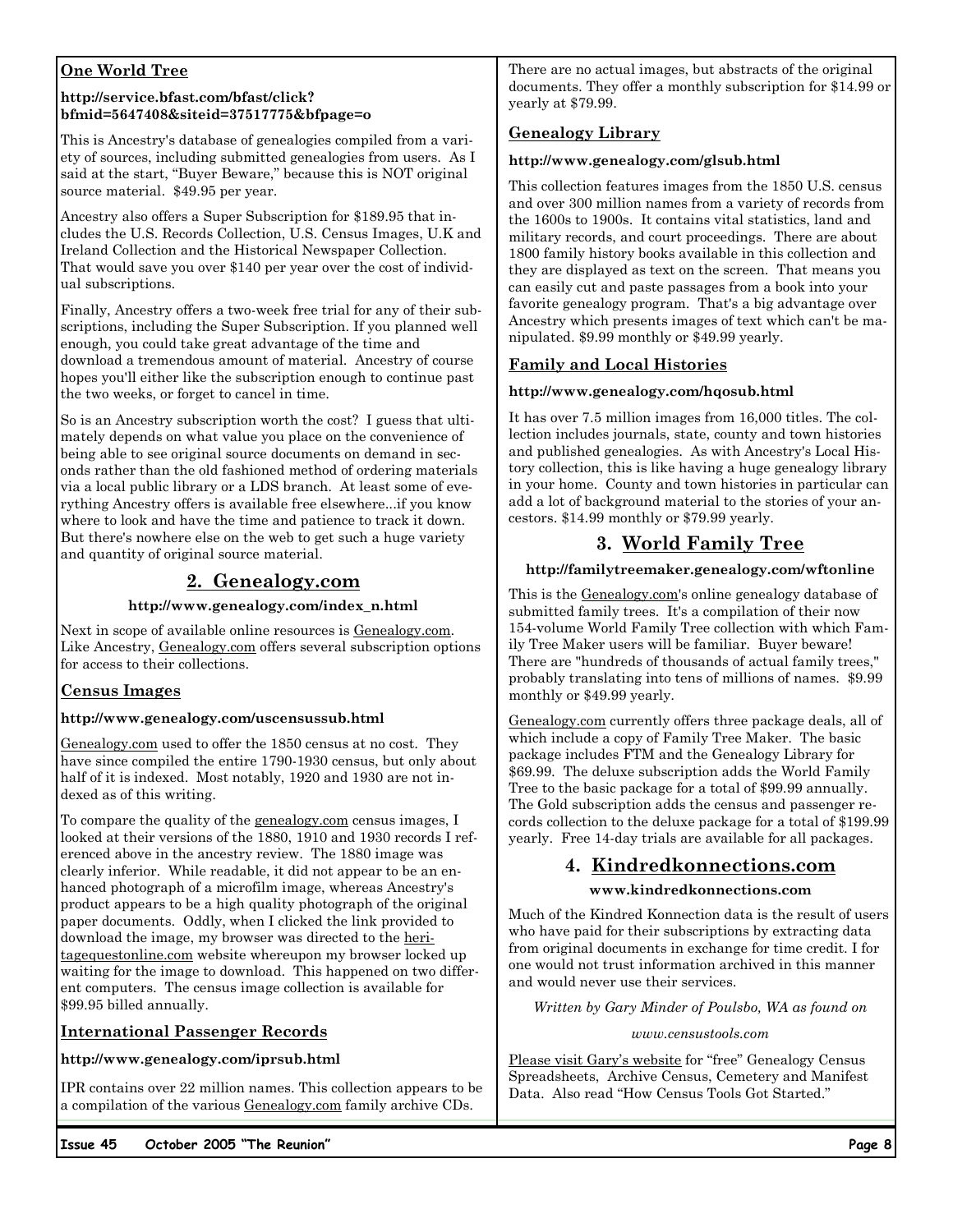# **Harnessing the Internet**

Many of you have already been welcomed to the world of high-speed surfing and instant web-sites! It is captivating to see so much knowledge flash by your eyes under the power of your own finger-tips. It can quickly entangle even the best surfers. For instance, the list below holds very fascinating information for genealogist, historians and searchers of "things" Irish.

There are so many of these web-sites that no ONE person could search them all out for "Doherty" information, nor could ONE person catalog them all. It is a project for a team of workers.

If you like to browse the Internet and would like to discover new web-sites for us, let Cameron know (odochartaigh@comcast.net). Some sites have small

amounts of "Doherty" items that would not be able to be discovered by many of our members.

### **Irish Archives**

National Archives : http://www.nationalarchives.ie National Library of Ireland : http://www.nli.ie

The General Register Office (Republic of Ireland) : http:// www.groireland.ie

General Register Office (Northern Ireland) : http://www. groni.gov.uk

Land Registry and Registry of Deeds : http://www. landregistry.ie/

Public Record Office of Northern Ireland : http://www.proni. gov.uk/

The Official Website of the Church of Ireland : http://www. ireland.anglican.org/home.html

Valuation Office Ireland : http://www.valoff.ie

### **Irish Family History Societies**

Cork Genealogical Society : http://homepage.tinet.ie/ ~aocoleman/

Genealogical Society of Ireland : http://www.familyhistory.ie North of Ireland FHS : http://www.nifhs.org/

Irish Ancestral Research Association : http://tiara.ie/links. html (This site is wonderful, with tons of valuable information for our members)

**Famine Ship Records of Irish Immigration** 

# **Ireland: The Land of Promise**

**I**n 2002, 2003, and 2004, the *A.T. Kearney-Foreign Policy Globalization Index* placed Ireland first for the best place to live. This index measures economic, social, political, and technological integration in 62 countries representing 85% of the world's population and over 95% percent of world economic output.

**I**reland has the youngest population in Europe: 40% of its residents are under 25 years of age.

*I.M.D. 2005 World Competitiveness Report* deems the Irish educational system a world-leader. Ireland scores 7.40; France 5.75; and the U.S.A. 5.74.

http://www.goireland.com/Genealogy/famine\_ship.htm

### **Immigration by Ship**

http://www.fortunecity.com/bally/carlow/211/immigrat.htm

### **Irish Surnames**

http://www.goireland.com/genealogy (Inc. Genealogy Centers in Ireland) http://www.araltas.com/features/doherty

**Ancient Irish Texts:** http://www.ucc.ie/celt/publishd. html#ihlg

### **Genealogical Research**

http://www.gendocs.demon.co.uk/index.html http://www.originsnetwork.com/store/store-ireland.aspx http://www.loughman.dna.ie/dublin1850/index.html#D

### **Ireland's Gravestone Inscription Index**

http://www.goireland.com/Genealogy/gravestone\_index. htm

### **1609 Pardon List**

http://www.fortunecity.com/bally/carlow/211/PardonList. htm *(Note: The above "P" and "L" must be capitalized)*

We can easily add an entirely new area to our forum website for these links and descriptions, and organize them for the convenience of everyone..

Do you know anyone who may be interested in tackling something like this and joining a team? Could this be a project for our teens to work on? I believe that this is vitally important to our work and the best way to quickly energize our members into becoming good historians and genealogists- everyone of them.

It is something you can do from home and allows you to set your own speed and hours. It is a project that will bear fruit right from the first hour of work and continue to do so for years.

**Other late finds:** www.heritagequest.com (your library may have a paid subscription for this and other websites) www.familysearch.org www.censuslinks.com www.ireland.com/ancestor www.genhomepage.com www.historyireland.com/resources/research/genealogy.html www.wordwellbooks.com/book.php?id=320

**I**n the 20-29 age group, Ireland graduates 23.2 people per thousand in science and technology. The United States' figure is 10.2; Britain's is 16.2.

**I**reland is home to over 1,050 overseas companies which have chosen Ireland as their European base. 2005 sees Microsoft celebrating twenty years in Ireland. It is currently recruiting for its new R&D installation, which enhances its European Product Development Center in Sandyford, Dublin.

**I**reland's largest exporter is Dell Computers, its largest technology company, and its second largest company overall. This August, Dell announced plans for a new R&D unit in Limerick city: the Engineering Center of Competency for Communications and Network Product Development. (http://class.georgiasouthern. edu/irish)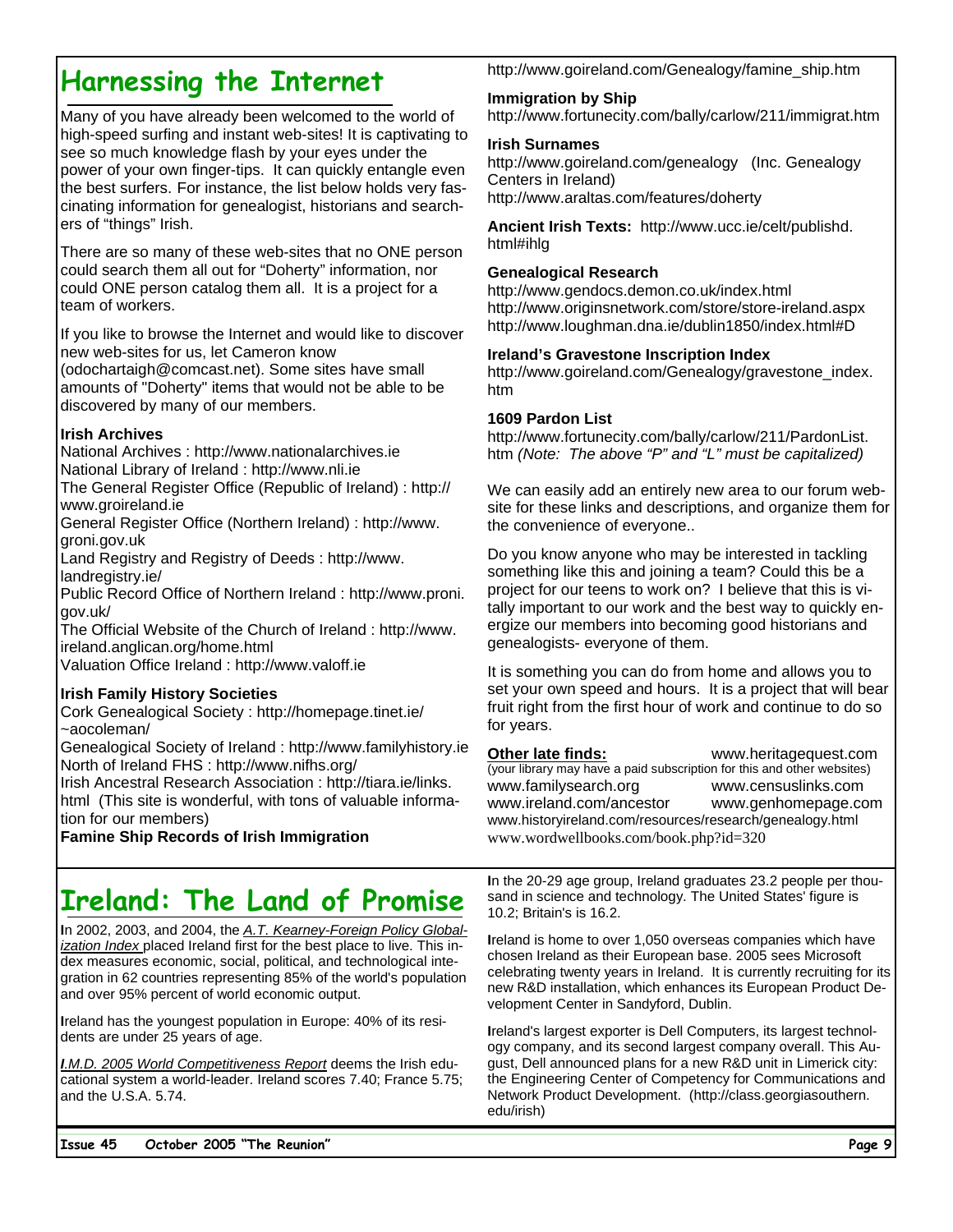### **Irish Internet Highways and Byways**

*By Sherry Irvine, CGRS, FSA Scot*

http://www.originsnetwork.com/help/popup-resarticles-io.htm

**S**pend a day meandering about the Web and anyone can make a huge list of sites that relate directly or indirectly to researching family history in Ireland. However, it takes experience as well as awareness of research requirements to create a core list of fundamental resources.

This article identifies about 15 sites; the information referred to is free and all the sites are ones I return to regularly. I discuss them under three headings,

#### **Methods and Sources**

When looking for information about sources - the information they contain, the years they cover, what survives, where to find originals and/or copies - I start with one or more of the following sites.

- o **The Ireland part of Genuki** (Genealogy UK and Ireland): www.genuki.org.uk/big/irl This site is a gateway to thousands of places on the Internet that provide Irish information and/or data. It is arranged in levels - all the British Isles, countries of the British Isles, counties within each country, and parishes or towns. Within the levels a standard set of topics is used to sort the information into categories.
- o **Cyndi's List:** www.cyndislist.com Things are arranged differently here, so if Genuki doesn't find what you want it may turn up via Cyndi's List; try the no frills category index, a great option for getting around quickly within the site.
- o **Ireland and Northern Ireland Gen Web:**  www.irelandgenweb.com/ and www.rootsweb.com/~nirwgw/ There is overlap between these sites and the two above, but they are all worth exploring independently; one of them is bound to help.
- o **National Archives of Ireland:** www.nationalarchives.ie This is the site of the archives in Dublin. It offers information and resources. In the menu bar that is part of the coloured band at the top of the web page, explore the Genealogy and Research sections.
- o **National Library of Ireland:** www.nli.ie From the home page select the Family History section (it covers many topics of Irish genealogy) and the Online Catalogue.
- o **Public Record Office of N. Ireland**: www.proni.gov.uk PRONI is the storehouse of material on the six counties of Northern Ireland. Study the section 'The Records' in PRONI, and take a look at some of their new resources such as the Freeholders' Records and the Ulster Covenant. Keep in mind that material from other parts of Ireland has found its way into PRONI and records on the six counties can be found in the Dublin repositories.
- o **Irish Times Ancestors section:** www.ireland.com/ ancestor/

There is lots of free information about sources at this site; choose the 'browse' option from among the 8 topics in the narrow olive green line just below the title and then select The Records and Counties taking time to explore these sections thoroughly.

o **Family Search:** www.familysearch.org Select the Search option and from the blue tabs choose Re-

**Issue 45 October 2005 "The Reunion" Page 10** 

search Helps; scroll down until you come to the many titles about Ireland; read the Research Outline first.

o **Irish Genealogy Limited:** www.irishgenealogy.ie Here can be found a PDF version of the booklet Tracing Your Ancestors, issued by the Irish government. Explore the rest of the site too, which offers information, links, and what is called a signposting index to information held by some of the heritage centers.

#### **Geography**

Genealogists need all sorts of maps and maps of different scales. These sites present a variety of maps old and new, topographic and boundary outline. Maps can also be found using the gateway sites at the beginning of the Methods and Sources section.

- o **Tom's Chest of Old Irish Maps** has maps from 1839 for each county. Http://homepage.ntlworld.com/tomals/ Irish\_maps\_of\_S\_Lewis\_1839.htm
- o **PRONI has a number of boundary outline maps.** www.proni.gov.uk
- o History cannot be understood without maps and here is a site that brings geography and history together. **Ireland's History in Maps:** www.rootsweb.com/~irlkik/ihm/index.htm

### **History and Culture**

Resources are endless and most of us use a search engine to find information on a topic; but if you want to treat the Web like an online library and browse through Irish history and culture start with these sites.

- o **Ask About Ireland:** www.askaboutireland.ie
- o **Corpus of Electronic Texts:** www.ucc.ie/celt/index.html
- o **Ireland on the Net:** ireland.iol.ie/~dluby/

### **Conclusion**

The object here is not to present a long list, but to create one that can point you in the right direction and be edited to suit your preferences. Don't save the URLs of thousands of sites, keep links to those that help you discover new sites or return to key crossroads and gateways.

#### **Further Reading**

For help with surfing the web and using Genuki I recommend:

- o Finding Genealogy on the Internet by Peter Christian, 2nd Edition, 2002;
- Genuki: UK and Ireland Genealogy on the Internet by David Hawgood.

(Both titles are available online and in print: www.hawgood.co. uk/books.htm )

Sherry Irvine, who lives in Victoria, British Columbia, lectures and writes about English, Scottish and Irish family history. She has lectured in Canada, USA and Australia, is an instructor in the on-line family history program of Vermont College and teaches at the Institute of Genealogy and Historical Research at Samford University in Alabama. She is the author of Your English Ancestry (2nd ed. 1998) and Your Scottish Ancestry (1997) both published by Ancestry, and of Going to Ireland, A Genealogical Researcher's Guide (with Nora Hickey, Trafford, 1998). Her articles appear regularly in several publications including Genealogical Computing and Ancestry Daily News. She is the president of the Association of Professional Genealogists.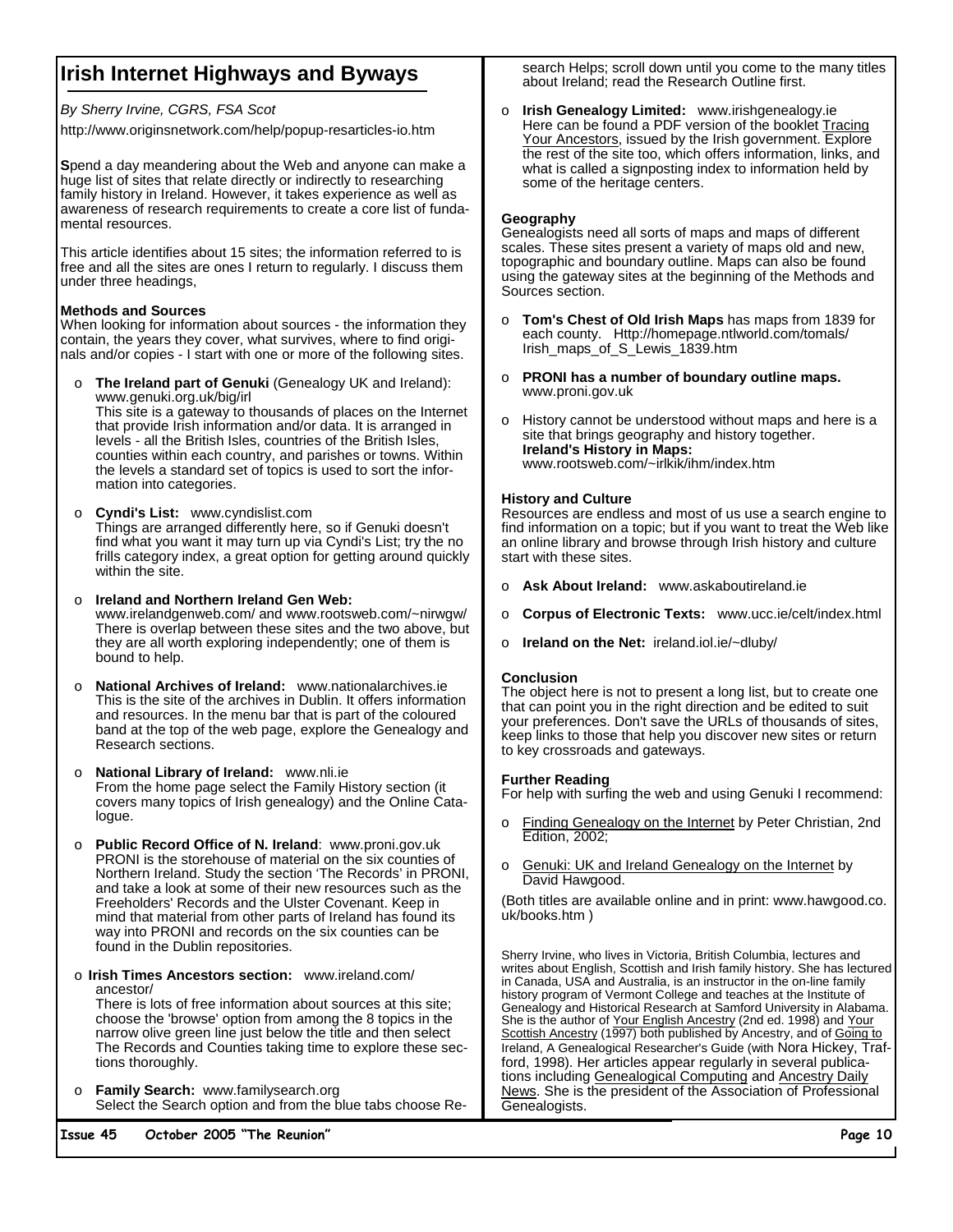### **Meanings of Irish Place Names**

| Irish word | <b>Meaning</b>            | <b>Examples of Placenames</b>                        |
|------------|---------------------------|------------------------------------------------------|
| achadh     | field                     | Aghadoe                                              |
| ard        | hill, height              | Ardagh, Ardmore                                      |
| áth        | ford                      | Adare, Athenry, Athlone                              |
| baile      | town, townland            | Ballydehob, Ballina, Ballinlough                     |
| béal       | mouth (usually of         | Ballyshannon, Belclare                               |
|            | river)                    |                                                      |
| beann      | peak, pointed hill        | Binroe, Benburb                                      |
| bóthar     | road                      | Stoneybatter, Boherduff                              |
| bun        | bottom, mouth of a river  | Bunclody, Buncrana, Bunratty                         |
| caiseal    | circular fort             | Cashel                                               |
| carn       | cairn, heap of stones     | Carndonagh, Carnew, Carnlough                        |
| carraig    | a rock                    | Carrick, Carrickfergus, Carrickmacross               |
| ceapach    | tillage plot              | Capparoe, Cappamore                                  |
| cill       | church                    | Killarney, Kildare, Kilcullen, Kilkenny              |
| cluain     | meadow                    | Clones, Clonmel, Clontarf, Clontibret                |
| cnoc       | hill                      | Knock, Knockroe, Knocktopher                         |
| coill      | a wood                    | Kilclare, Kilgowan, Killylea, Kilturk                |
| cruach     | rounded hill              | Croaghbeg, Croaghpatrick                             |
| cúil       | corner, nook              | Coleraine, Coolgreaney                               |
| cúl        | back                      | Cullohill, Coolcullen                                |
| cúm        | hollow                    | Coomcallee, Coomclochan                              |
| doire      | oak wood, grove           | Derry, Derrycarna, Derrygarriv                       |
|            | domhnach Sunday, a church | Donaghadee, Donnybrook, Rathdowney                   |
| droim      | ridge, hillock            | Drumcree, Dromkeen, Drumcondra                       |
| dún        | fort, palace              | Dundrum, Dunloe, Dunmanway                           |
| eiscir     | esker                     | Ahascragh, Esker                                     |
| fionn      | clear, white              | Finglas, Fintragh                                    |
| glaise     | small river               | Glasagh                                              |
| glaisín    | stream                    | Glasheencoombaun                                     |
| gleann     | glen, valley              | Glendalough, Glenealy, Glenroe                       |
| gort       | tilled field              | Gortboy, Gortahork                                   |
| inbhear    | mouth of a river          | Dromineer, Inver                                     |
| inis       |                           | island, water meadow Ennis, Inch, Inistioge, Lahinch |
| kil        | church of                 | Kilkenny, Kilkerry                                   |
| leitir     | hillside                  | Letterkenny, Lettermore                              |
| lios       | ring fort                 | Lismore, Listowel                                    |
| loch       | a lake                    | Lough, Loughbeg, Loughrea                            |
| lorga      | shin-shaped               | Lurgan, Lurganboy                                    |
| mà         | a plain                   | Moy, Moyard, Moyglass                                |
| machaire   | a plain                   | Maghera, Magherafelt                                 |
| mám        | mountain pass             | Maum, Maumtrasna, Maumturk                           |
| muileann   | a mill                    | Mullinahone, Mullinavat, Mullingar                   |
| mullach    | a summit                  | Malahide, Mullagh, Mullaghmore                       |
| poll       | a hole                    | Pollans, Pollrone                                    |
| port       | bank of a river           | (also landing place) Portmarnock                     |
| port       | stronghold, fort          | Portlaoise                                           |
| ráth       | circular fort,            | Raheen, Raheny, Rathkeale,                           |
|            | earth mound               | Rathmore                                             |
| ros        | wood, headland            | New Ross, Roscommon, Roscrea                         |
| rua(dh)    | red                       | Ardroe, Monroe, Portroe, Slieveroe                   |
| sean       | old                       | Shandon, Shankill, Shanmullagh                       |
| sliabh     | mountain                  | Slemish, Slievenamon, Slievenamuck                   |
| termon     | church lands              | Termon, Termonfeckin                                 |
| trá        | strand                    | Tralee, Tramore                                      |
| tuaim      | burial mound              | Tuam, Tuamgraney                                     |
| tulach     | hillock, mound            | Tullamore, Tulrahan                                  |
| uaimh      | cave                      | Mullinahone, Ovens, Navan                            |
|            |                           |                                                      |

### *The Ghost of Anthony Lally*

*Three quarters of a century, across the Atlantic Sea, Is a long road to Inver, and the West coast of Mayo. The old man on the bicycle remembers well the tale; A blacksmith he was, seven times the best. "Sure, you can find the house standing yet, Just down the road a piece, turning to the right." "But the rest of them have long since gone from here, To England," recalls the owner of the local pub. The grandson of the schoolteacher opens wide his door, Pleased to have his for bearer so fondly spoken of.* 

*Through the gate, now broken, the garden overgrown, O see the cottage, lonely, haunted, doors and windows gone; A sweeping view of beach and sea and sky beyond; The sun, the wind, the salt air so much a part of me. How my Grandma loved this place of shelter in her childhood: A warming hearth against the winter's harshness, When it was filled with laughter, children's music, The smells of baking bread and other such delights.* 

*Why then this eerie presence hanging on the breeze, The Irish speaking voices in hushed and somber tones? Is it the emptiness of dreams, perhaps not even dared, That families hold of good times yet to come? What wailing and keening must have shook these very walls, Echoing yet today in the twilight mists, As the partings came—one by one by one—until None were left to mourn for the last of them to go.* 

*Was he tall and proud, a handsome man muscled by his work, With huge, rough hands to ply his artful trade? I heard that he was very musical and loved to play, His children gathering 'round him for the fun. But what of the endless sorrows stalking his time, Causing him to lose the family he had raised? Did he become sullen and hunched over, his spirit killed By the burden of failure he had to bear?* 

*Walking through what is now a field of wildflowers-Where my Grandma surely walked before, A short distance from the blacksmith's shed and forge In view of his constant watchful eye, I saw my daughter, a tender nine years old then And still innocent of all this history, Pause to pick up something from the ground beneath her feet: A horseshoe cast aside, bent and rusted by neglect.* 

*We hear a voice, laughing and moaning in the same breath, For the ghost of Anthony Lally lives on in us.* 

*Copywrited and written 1990, by Denise Dougherty Ableson, All Rights Reserved* 

This heart-warming poem was entered by Denise in a 1990 contest sponsored by the *Irish Voice* from which she won first prize. She has done other poems, too, one of which was about Pearl Harbor and was read during a memorial ceremony.

Neil Abelson submitted the poem to us in honor and memory of his wife's (Denise) life long love of genealogy and family history, which he and their daughter Samantha share deeply. Neil is an attorney and renowned genealogist living in Port Jefferson New York.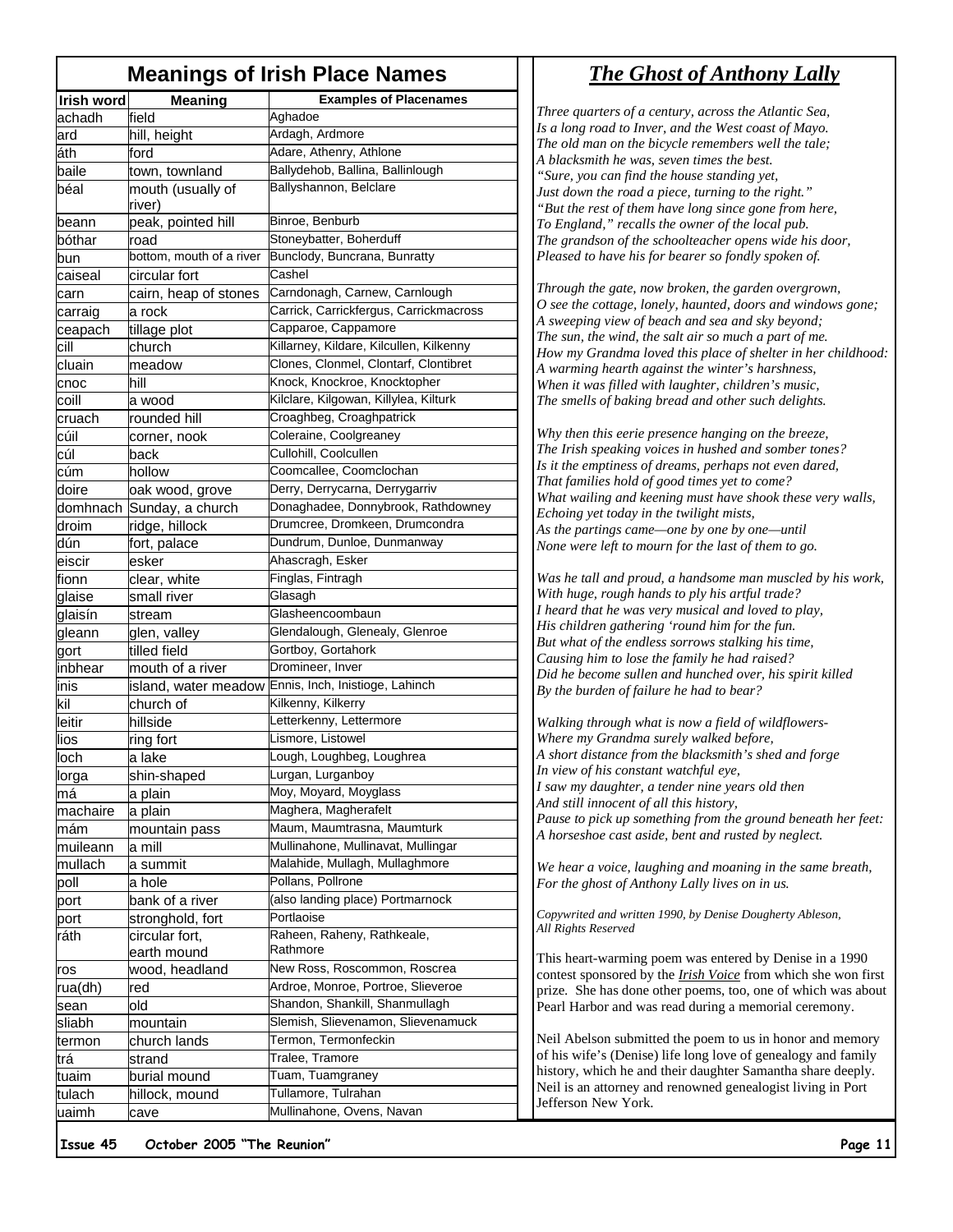# **DNA**

From the Encyclopedia of Genealogy http://www.eogen.com

*Deoxyribonucleic acid* (DNA) contains chemical instructions which control the physical traits of a living organism. DNA is passed from parent to offspring during reproduction and thus DNA is the vehicle of physical inheritance.

There are two distinct classes of DNA.

Mitochondrial DNA (mtDNA) is found in cellular structures called mitochondria. It is passed from generation to generation only through the female line since it is not found in sperm (the male contribution).

# **Irish Emigration**

From 1848 - 1950 over 6 million adults and children emigrated from Ireland - over 2.5 million departed from Cobh, making it the single most important port of emigration.

This exodus from Ireland was largely as a result of poverty, crop failures, the land system and a lack of opportunity. Irish emigration reached unprecedented proportions during the famine as

*Nuclear DNA* is found in the nucleus of every cell and consists of a contribution from both the mother and father of the individual. This nuclear DNA is found in pairs of 22 chromosomes which are joined during reproduction.

In addition there is a set of sex chromosomes, X and Y, which are paired in females (XX), but are an unmatched set in males (XY). Y-Chromosome DNA is the most stable chromosomal DNA because it is never paired with another of its kind, it is cloned.

*Mitochondrial DNA* is shared by all maternal siblings but is passed on to the next generation only by daughters. Mitochondrial DNA analysis yields information on the genetic affinity of the line consist-

people fled from hunger and disease.

Many famine emigrants went initially to British North America (now Canada) because of fare structures and government regulations, but the majority subsequently settled in the United States. The famine resulted as a consequence of widespread potato crop failure. Failure of the crop was not unusual in Ireland so the partial failures in 1845 did not

ing of the mother's mother's mother, etc.

Y chromosomal DNA is shared by all male siblings with a common father. It is passed on only to sons and thus follows the paternal surname naming pattern now common in European cultures and their derivatives. If there has been no interruption of the passage by adoption, illegitimacy or surname modification, males with a surname in common will often have a common ancestor in their pedigree. For this reason there has been much interest in Y chromosomal DNA by those trying to establish a link to others with the same surname.

(See how you can join our DNA project by going to www.odochartaigh.org)

cause particular concern. In 1846 the potato crop failed completely and in the years 1847-1849 there was either total or partial crop failure of whatever potato crop could be planted. Escape was seen by many as the only chance for survival; between 1845 and 1851 over 1,500,000 people emigrated from Ireland. This was more than had left the country in the previous half century.

# **Donegal Genealogical Sources | TIP**

### **The O'Dochartaigh Genealogy Center**

Sources we can consult for you include:

- \* Pre1900 Parish Registers
- \* Civil Birth, Marriage and Death Records
- \* Griffith's Valuation
- \* Tithe Applotment Books
- \* 1901 Census Returns
- \* Graveyard Inscriptions
- \* Hearth Money Rolls
- \* Passenger List Extracts
- \* 1630 Muster Rolls
- \* Estate records
- \* School Roll Books
- \* Poll of Electors Extracts mid 1700's

\* Ordnance Survey Memoirs Plus, many other miscellaneous sources

### **Contact them today!**

**Email:** odochartaigh@iol.ie

**Contact:** Patrick Dougherty

Your ancestors left behind a trail of treasures that you can use to create a picture of their lives. Such items could include photographs, newspaper clippings, military medals, diplomas and report cards, awards and certificates, articles of clothing, jewelry, and even furniture.

These treasures may be in your home or in the possession of other family members. Start hunting for your family's heirlooms today! *Tip from www. ancestry.com*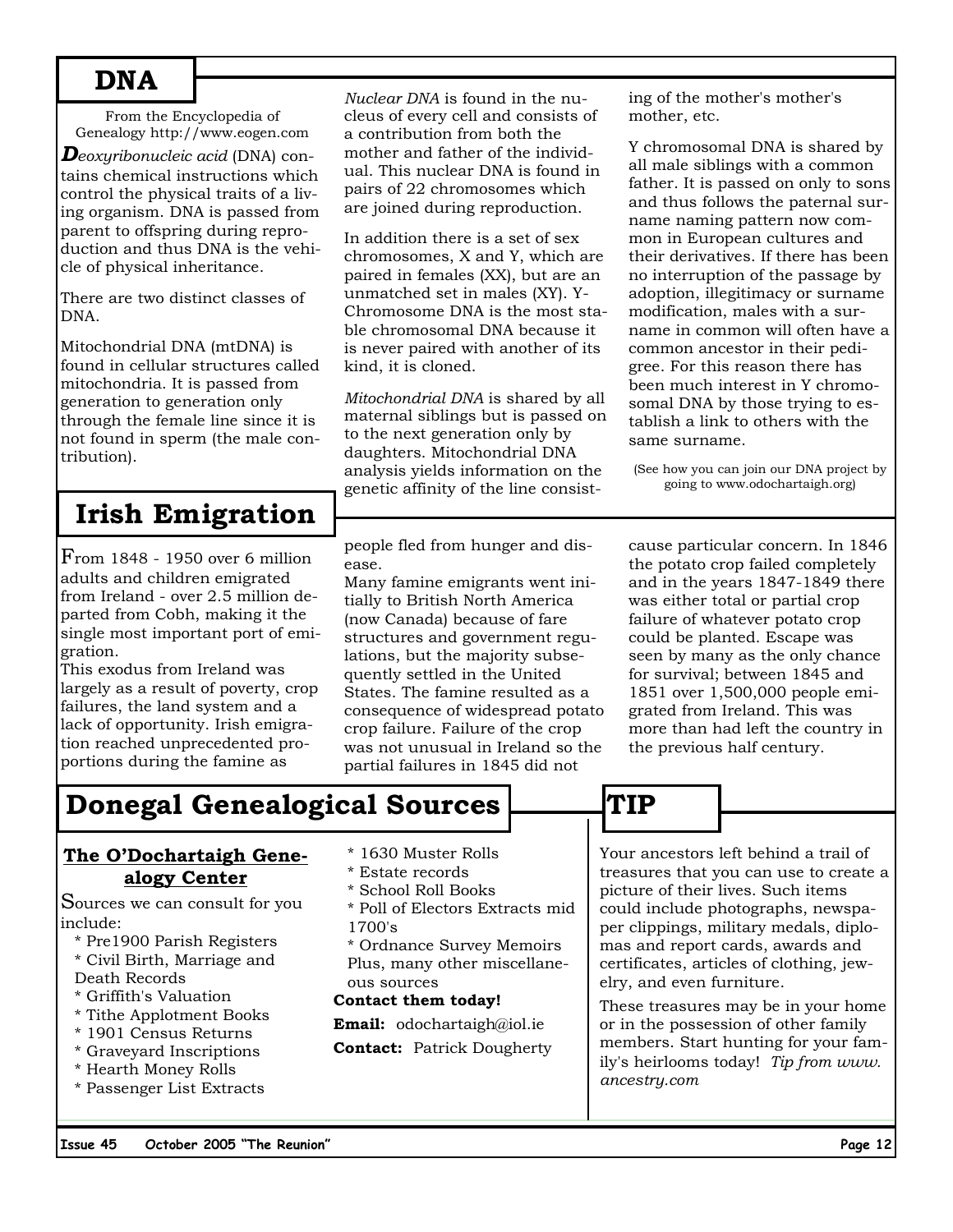# **Common Census Errors By Marty Grant of www.martygrant.com**

http://www.martygrant.com/gen/refs/censuserrors.htm (Used by Permission)

The Federal Census records are a wonderful source of family information, but like all records, they can (and often do) contain mistakes. To me, census records usually fall into the category of "Primary sources", meaning the data obtained was obtained from a witness, a reliable source, someone intimately associated with the information, at least in theory. As noted below, there are exceptions.

Census takers went from door-to-door and interviewed one or several family members in order to obtain the census data. Generally speaking, I'd imagine they talked to the man or the lady of the house. If neither of these were available, they might interview one of the older children or other residents. As you can understand, the accuracy of the data decreases, depending on who the census taker got the information from. If from father or mother, then the data is probably highly accurate. If from a child or other household member, then the data might only be fairly accurate.

The exceptions come about from a variety of sources, the most common being that the family was not at home when the census taker came around. If this were the case, if the family was known to the census taker, he might estimate all the ages of the family members, and inadvertently leave out members he didn't know about. If the family were unknown to the census taker, then he would probably ask a neighbor about them, and then the results could be quite "off".

Another exception comes when the family is being deliberately evasive about ages and birth places of origin. This might be done for a variety of reasons, but it has been known to happen. People then, as now, were not always forthcoming with personal information, especially to the "guvment".

So, in a nutshell, the accuracy of any census entry depends on who the census taker got the information from. Unfortunately, the census records do not make any notation as to who gave the data in each case, so we have no way of determining the original "source".

The above does not explain all census

"errors". Some are caused by the census taker himself. For example, the spellings of names would almost always be written the way the census taker thought they should be spelled, which might not be the families "preferred" spelling. Another possible problem is with the "Race" or "Color" category. Census takers used their own opinions when filling in this category.

The worst census problem of all is one that most people are not aware of. The census records that you look at (usually on microfilm or digital microfilm or online) are not the *original census records!*. The census taker made the census record as he went from house to house. However, he was required to make a copy to be submitted to the Federal Government. He did this *by hand* and it would seem it was often done hurriedly and carelessly. The new copy (full of new errors) is what we have now. The original copies were mostly discarded, or filed away, and lost over the years. Some remain, but as far as I know, there is no easy access to them (at least not all in one place).

Other researchers have made comparisons between the original census records (where available) and the "copies" we have now, and have found *numerous* transcription errors. In some cases the surnames as originally noted were totally different on the copy. Given names were different, ages, birth places, etc were often changed from the original to the copy. I'm sure the census taker did not do any of this intentionally, but it happened, and it is one of the several problems we have with the census records we use.

So based on all the above, any census record should be considered a Primary Source, but one that might be highly suspect (or highly accurate). It is always helpful if the data can be confirmed from another source (family bible, other records, including other census records). Of course, unfortunately, sometimes a census record is all we have.

Now, as you probably know, the 1790 through 1840 census records did not give the names of everyone in the family, only the person considered the head of household. The 1850 and later census records gave the name of everyone living in each house. In 1850, 1860, and 1870, no relationship information was given, so, even though all the names were given, it isn't always clear how the family members were related. Marital status was not listed until 1870.

It is often assumed (in 1850, 1860 or 1870) that if there are two adults (man and woman) and several children, that this represents a husband and wife and their children, and most often, this is probably true. However, those children listed might actually be grandchildren, or nieces and nephews, or even cousins. Starting in 1880, the relationship to the head of household was given, so that makes it easier to figure out the family structure.

Another common problem found in the census records, is that even when everyone in a household is listed with the same surname, some of them might have had different surnames, but as a census mistake, (either originally, or in the copy), the differing surname was not noted. I've seen this over and over again.

There are probably other types of census mistakes that could be noted. Someone has written a book on this subject. I have not seen it, but I'd imagine it to be pretty useful.

### *IRELAND: THE ISLAND*

*The island of Ireland covers 84,431 square kilometers (32,599 square miles). At its widest the island is about 280 km (174 mi). At its longest (north-south) it is 486 km (302 mi). The island includes the Republic of Ireland (70,283 sq km/27,136 sq mi) and Northern Ireland (14,148 sq km/5463 sq mi).* 

*Ireland displays a magnificent coastline over 3,000 miles long that is indented by numerous peninsulas. The coast is accentuated by mountains along much of its perimeter.* 

*In comparison, the island of Ireland is about the size of the State of Indiana (U. S.). Indiana is 35,910 square miles in area.* 

*The population of the island of Ireland is about 5.5 million (Republic of Ireland - 3.84 million, Northern Ireland - 1.7 million). The population of Indiana is about 6 million.*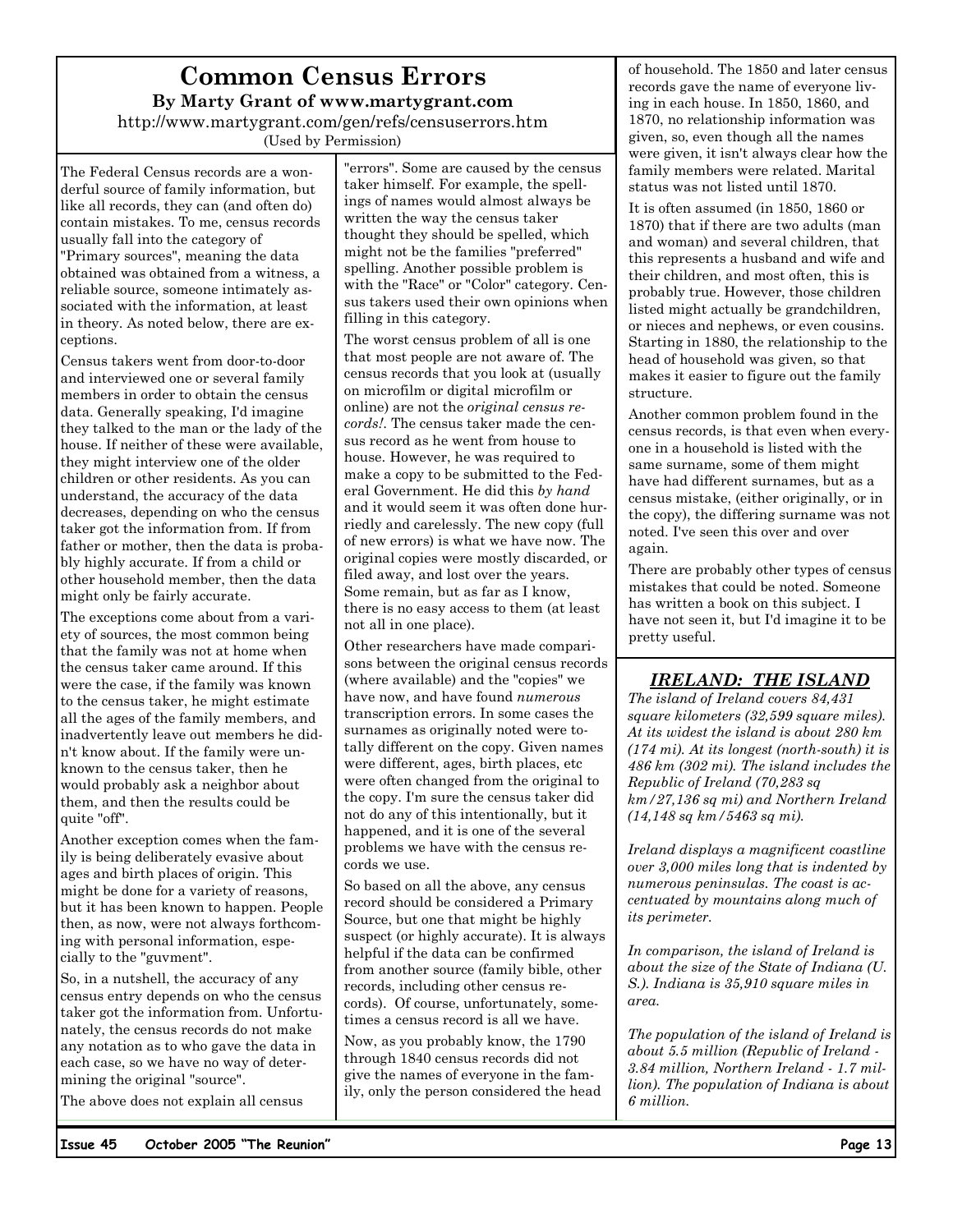**In the aftermath of the worst famine in Irish history (1845-1847),** in the midst of a panorama of unimaginable horror, and driven by a tempest of fears and uncertain hopes, vast numbers of Irish streamed to the ports and the ships to America, and lives of certain separation. On the night before departure, family and friends would gather for an 'American wake', or 'live wake'. It was a wake in every sense of the word, for in those days there was little difference between going to the grave or going to America; a return voyage was beyond dreaming. The harrowing moment of departure would arrive and in the litany of blessings and good wishes, the pent-up sorrows and restrained feelings would burst to the surface. The spectacle of such anguish would 'tear the heart out of a stone'. Finally the son or daughter would wrench themselves away, and reaching the bend of the road or the crest of the hill would turn and wave, and in that moment their loss became real, for they knew that the times of their lives left to them would be forever lived apart. Songwriter Peter Jones made this song from some letters found in his parents' attic in Washington, D.C. The letters came from Kilkelly, Co. Mayo, in the west of Ireland and sent to his great-grandfather.

The "**Kilkelly Ireland Song**" now a famous ballad, draws its inspiration from a series of ten surviving letters written on behalf of Byran and Elizabeth Hunt by the local school master to their emigrant son in America.

John Hunt emigrated to the States in 1855 and the letters written to him by his parents were re-discovered by his great-greatgrandson Peter Jones in the attic of his parent's Bethesda Maryland home. Some 120 years after they were written, Peter Jones composed the ballad based on the contents of the letters.

Pat McNamara, the schoolmaster maintained a diary that has been in his grandson's care, as well as a number of photos, documents and others items that throw an amazing light on the social life of a rural community over a century ago.

Few people were able to read in many parts of rural Ireland back then. Literary people like the local school master were in demand to render a host of services such as writing letters to family members of neighbors and friends away in America or England.

### **(The Ballad of) Kilkelly Ireland**

Kilkelly Ireland, eighteen and sixty (1860), my dear and lovin' son John Your good friend the Schoolmaster Pat McNamara, so good as to write these words down. Your brothers have all gone to find work in England, the house is so empty and sad, The crop of potatoes is sorely affected, a third to a half of them bad. And your sister Bridget and Patrick O'Donnell, are goin' to be married in June, Your mother says not to work on the railroad, and be sure to come on home soon.

Kilkelly Ireland, eighteen and seventy (1870), my dear and lovin' son John Hello to your missus and to your four children, that they may grow healthy and strong Michael has got in a wee bit of trouble, I suppose he never will learn Because of the dampness there's no turf to speak of and now we have nothing to burn. And Bridget is happy you named the child for her, although she's got six of her own You say you've found work, but you don't say what kind, or when you'll be comin' home.

Kilkelly Ireland, eighteen and eighty (1880), dear Michael and John my sons I'm sorry to give you the very sad news that your dear old mother has gone. We buried her down at the church in Kilkelly, your brothers and Bridget were there, You don't have to worry, she died very quickly, remember her in your prayers. And it's so good to hear that Michael's returning with money he's sure to buy land For the crop has been poor and the people are selling, for any price that they can.

Kilkelly Ireland, eighteen and ninety (1890), my dear and lovin' son John I suppose that I must be close on eighty, it's thirty years since you've gone Because of all of the money you sent me, I'm still living' out of my own Michael has built himself a fine house, and Bridget's daughters have grown And thank you for sendin' your family picture, they're lovely young women and men You say you might even come for a visit, what a joy to see you again.

Kilkelly Ireland, eighteen and ninety two (1892), my dear brother John, I'm sorry I didn't write sooner, to tell you that father has gone. He was living with Brigid, she said he was cheerful and healthy right down to the end And you should have seen him play with the grandchildren, of Pat McNamara your friend. And we buried him alongside of mother, down at Kilkelly churchyard He was a strong and a feisty old man, considering that life is so hard. And it's funny the way he kept talkin' about you, he called for you at the end And why don't you think about comin' to visit, we'd all love to see you again. All these letters can be read in their entirety: http://towns.mayo-ireland.ie/WebX?14@49.OQy5jmSeY62.0@.ee8809f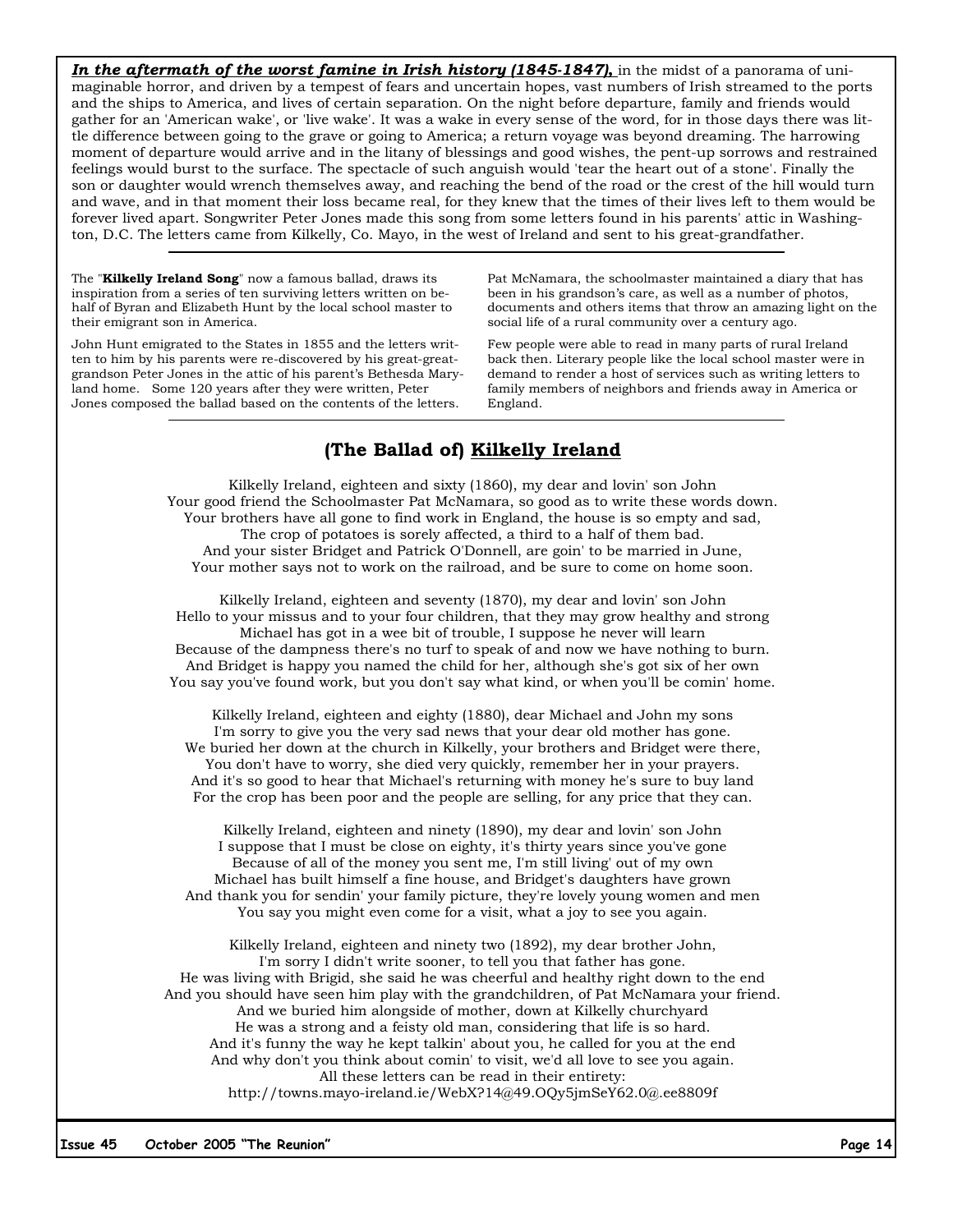### **"Irish Records: Sources for Family & Local History"**



Here's a "lucky charm" that will help you eliminate the confusion and tie up some of the loose ends in your Irish research. Dr. James Ryan has been involved with Irish family records research for over 15 years. In "Irish Records", this world-famous researcher has compiled the most comprehensive and easy-to-use resource for Irish historical records. It is a tool that no genealogist - amateur or professional -- should be without

To conquer Irish research, one must first understand the nature of Irish historical records. In Ireland, during the late eighteenth and early to mid-nineteenth centuries, very few records were kept. Much of the populace lived as tenant farmers or laborers; activities that required few written records. Dr. Ryan explains this and more as you read about the history of Irish written records

More Importantly, "Irish Records" provides you with a comprehensive listing of all available sources for Irish written records. Organized by county, this list will help you in your search to find your ancestors' occupations, relatives and more! Use Dr. Ryan's specialized maps to help you zero in on the appropriate Irish town or parish. You can even use the book to help associate sur-

names with particular counties!

In this new edition, Dr. Ryan has added several new sources to his already extensive list. If you are searching for ancestors on the Emerald Isle, this is the source book for you!

668 Pages, 8 1/2" x 11", Hardbound, ISBN 0-916489-79-0 (Available as Item # 2121 from ANCESTRY.COM: 1-800-262-3787 or at http://shops.ancestry.com)

**"Irish Collections"** (Irish antique store owned by the son of a Derry O'Doherty) Peter & Jennifer Townsend, 1541 W. 90<sup>th</sup>. Place, Crown Point, IN 46307, USA. (219) 663-1756 or (219) 663-1757 Jennifer and Peter have all sorts of items in their Irish Collection store. Many of these commodities were on show at the Clann's Tullyarvan Mill exhibits during the Reunion. E-Mail: irishcollection@hotmail.com

# **Late Breaking News from the Genealogy Center**

### **Genealogy research left for Pat:**

To all those who gave the Clann Genealogy Office (Buncrana) some Family information during the Reunion, would you please send Pat a card or note as a reminder of your "Names" to be researched. He has answered some and will answer more as time allows.

### **Seoirse O'Dochartaigh has joined the staff:**

Many of you who were at the July 2005 Reunion will remember the beautiful paintings of the derelict O'Dochartaigh castles exhibited at the Tullyarvan Mill and painted by Seoirse O'Dochartaigh. Seoirse also displayed his impressive research on our clan by depicting the "Seven Tribes of O'Dochartaigh" and the families that occupied the castles when they were in their glory days pre-1600.

Seoirse is also a very talented instrumentalist and singer and because he speaks Irish many of his songs are done in Irish and are very ancient. He was featured very prominately as a speaker and singer in the recently produced DVD, "Roots of a Man," by Matthew and Jeff Campagna which received great praise at every showing during the reunion.

Besides working with all of you on your genealogy, Seoirse also will be continuing his research on the "Seven Tribes" to tie these into the thousands of names in our clan master database.

Send him a "welcome" and take a moment to introduce yourself and tell him a little about you, your research and family history findings to date.

If you are interested in great Irish music, ask him how you can purchase one of his cassettes.

Don't forget, you can purchase a DVD of "Roots of a Man" by going to www.rootsofaman.com or from the Genealogy Center. See page 2 for ordering instructions.

### **Eamon O'Doherty**

O'Doherty is one of Ireland's most famous public artists whose work may be seen in many of that country's major cities. O'Doherty has sculptures in Dublin, Galway, Antrim, Dun Laoghaire, Enniskillen, Cobh, Navan and New Ross. O'Doherty was commissioned to design a monument by the Westchester Country Great Hunger Memorial Committee in 2001. He has won major awards for painting at the Irish Exhibition of Living Art and was Visiting Scholar at the Graduate School of Design at Harvard University. O'Doherty is currently a senior lecturer in the Department of Architecture at the Dublin Institute of Technology. He is also a painter, photographer, and printmaker.